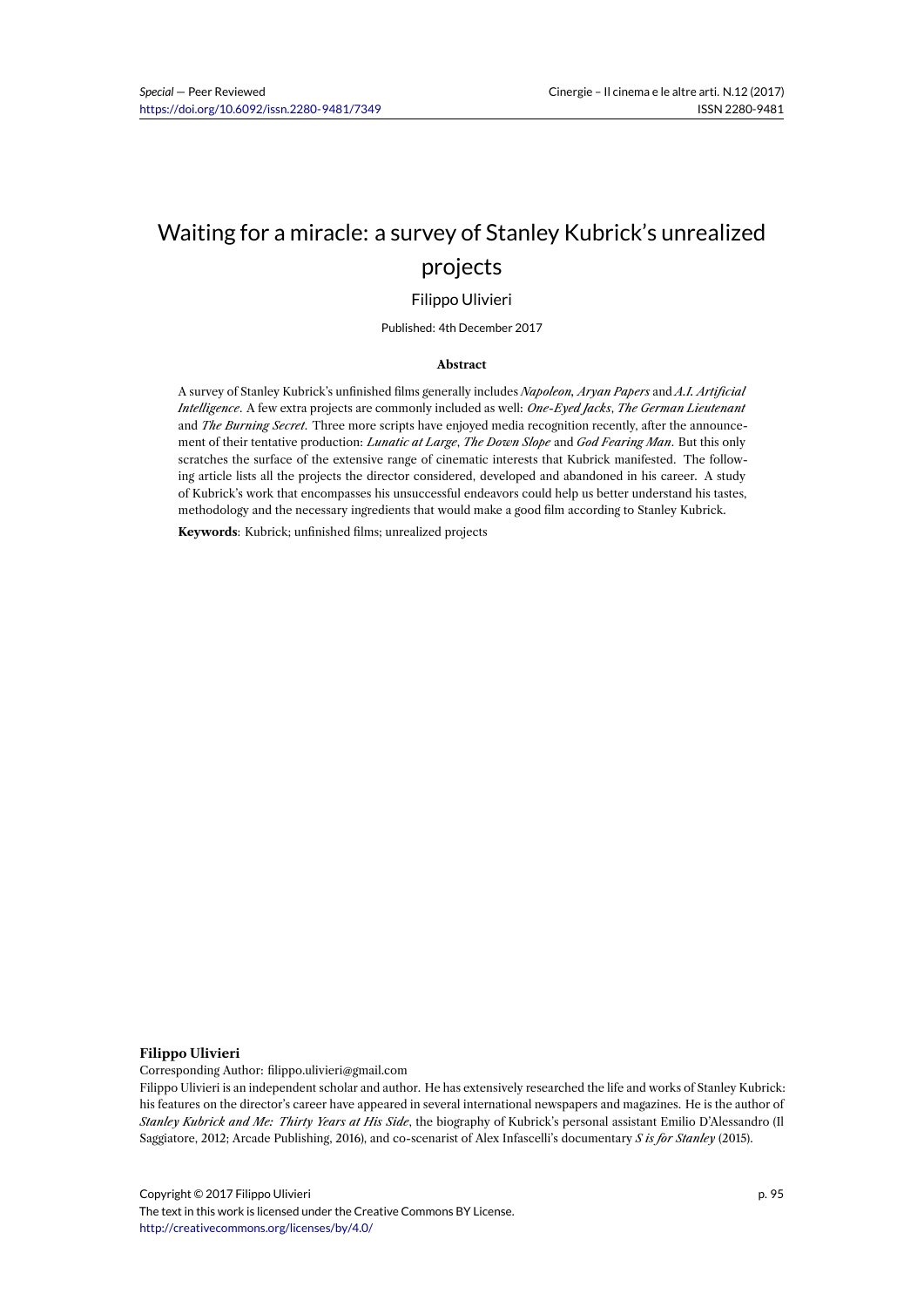Stanley Kubrick made only thirteen films in fifty years. This does not mean he didn't consider more projects or that he didn't spend considerable time trying to develop a new film. What follows is an attempt to build a comprehensive list of possible films in which Kubrick expressed an interest and, in many cases, worked on (the list is at the bottom of the article). In fact, despite the recent scholarly work that benefited from historical archives and the considerable interest from the general public in the topic, no systematic study of Kubrick's unrealized projects has been attempted so  $far<sup>1</sup>$ . My sources are the interviews I did with James B. Harris, Kubrick's producing partner from 1955 to 1962, Jan Harlan, his executive producer from 1970, and Anthony Frewin, his assistant from 1979.<sup>2</sup> Back issues of American and English newspapers and Hollywood trade publications provide precise dates and historical context. I also reviewed the literature and documents held in several institutions, including the Stanley Kubrick [A](#page-1-0)rchive.

My list features fifty-five distinct unreali[z](#page-1-1)ed or unfinished projects. A "project" is defined here as a literary property or a specific subject, and is included when linked to a reliable source, regardless of how much work was put into it and for how long. Since the list shows that Kubrick constantly focused on more than one project at a time, it is not always easy to determine the intensity of his attraction for the material, nor does a large time span necessarily establish a high level of activity. Also, what complicates matter is that, as Jan Harlan stresses, Kubrick "was ready [to start a production] all the time! He was constantly on a high on something," even if his excitement typically didn't last long: "he read a book, thought it was fantastic and then well, not really, and then comes the next book."<sup>3</sup>

Methodology-wise, besides obviously including scripts that exist or existed and books that he optioned or bought the rights to, I thus chose to run the risk of being slightly over-inclusive by also including projects about which very little is s[ti](#page-1-2)ll known or where there is contradictory evidence between what I found in the press and what Kubrick's collaborators remember. I purposely decided not to include any unsolicited project in the list – i.e. screenplays or novels that Kubrick received for consideration. They are mentioned only when they help illustrate a specific interest that caught Kubrick's attention, and the remainder is discussed in a separate paragraph for the sake of completion and to correct inaccuracies in the Kubrick literature.

In short, my aim is to examine the director's catholic range of interests and his recurring thematic fascinations to see how they influenced and intersected with his finished films. This review of Kubrick's unsuccessful endeavors will clearly show how his *modus operandi* in selecting published material was absolutely consistent. It will also reveal the kind of stories that enthused him, namely those featuring crime, violence, dysfunctional relationships and military combat. Most important, by trying to explain the longer and longer gaps between his films, this survey will investigate what went into Kubrick's decision process before he rolled the cameras.

I have divided Kubrick's career in two sections, the first when he worked in partnership with James B. Harris, and the second when he worked alone. A final paragraph recalls the long and winding road Kubrick took towards making film dealing with the horrors of Nazi Germany; this case history helps explain why his projects could fail.

# **1 Harris-Kubrick 'Non-Pictures'**

James B. Harris made the significant observation to me when he said that it was always Kubrick who brought a literary property to his attention.<sup>4</sup> *The Killing* (1956) was possibly their only project that didn't originate from

<sup>1</sup> I wish to thank Peter Krämer for thoroughly discussing my research and sharing his insights with me. I also wish to thank Richard Daniels for his invaluable comments and suggestions.

<sup>&</sup>lt;sup>2</sup> Tony Frewin started working for Ku[br](#page-1-3)ick in 1965. In 1979 he was assigned the task to find books, contact authors, do research, etc. He also set up a company to manage readers that Kubrick anonymously hired to write reports on scripts and books in order to hopefully speed up the search for a good story (*Stanley Kubrick's Boxes* ( Jon Ronson, 2008)).

<span id="page-1-0"></span><sup>&</sup>lt;sup>3</sup> Filippo Ulivieri, Peter Krämer, interview with Jan Harlan, September 16<sup>th</sup>, 2016.

<span id="page-1-3"></span><span id="page-1-2"></span><span id="page-1-1"></span><sup>4</sup> Kubrick, who admittedly never read a book for pleasure until well out of school (Lyon 1964: 147) must have caught up pretty quickly because, when Harris met him in early 1955, he was already very well-read and jumped at the chance of "educating" Harris on the works of Jim Thompson, Calder Willingham, Arthur Schnitzler, Stefan Zweig, etc. (Filippo Ulivieri, telephone interview with James B. Harris, May 4, 2010. To grasp the extent of Kubrick's literary interest: Herr 2000, Frewin 2005).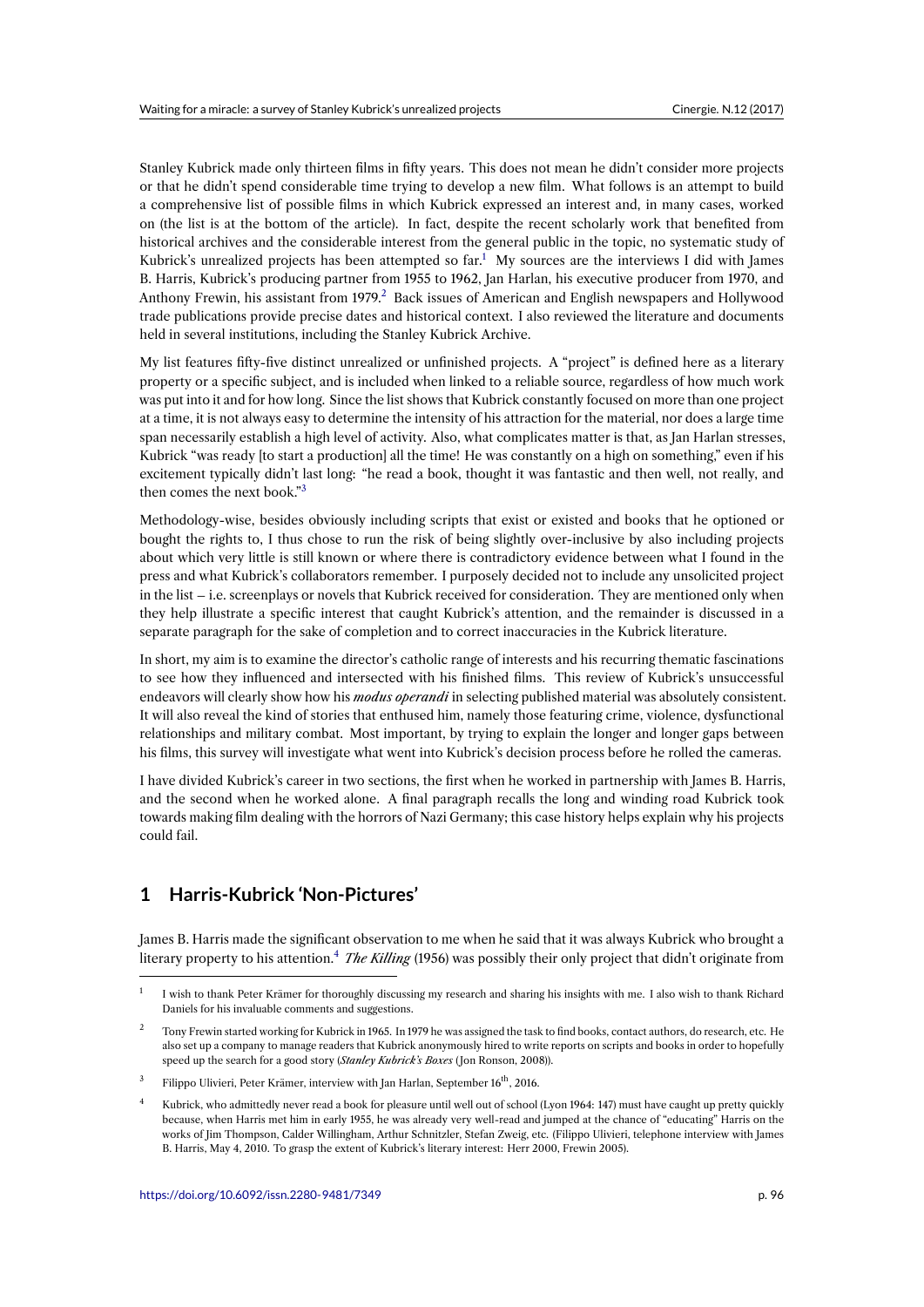Kubrick – *Clean Break* (Lionel White, 1955) was found by Harris while perusing a bookstore in search for an interesting story. *Ergo*, all the entries in the first part of my list are clues to what drove Stanley Kubrick in his quest for a new film.

As soon as they began working on *Clean Break*, Harris and Kubrick also considered three novels: *The Snatchers* (1955) again by Lionel White, *So Help Me God* (1955) by Felix Jackson, and *Natural Child* (1952) by Calder Willingham. However, the Production Code Administration advised against all three because their main plot points – kidnapping, anti-Communist witch-hunt and abortion – were unlikely to be approved (Cocks 2004: 148-9). Also taken into brief consideration was Jim Thompson's *The Killer Inside Me* (1952), about a deputy sheriff who loses his sanity in a spiral of violence and sadistic sex. Kubrick, who thought the novel was "Probably the most chilling and believable first-person story of a criminally warped mind I have ever encountered," talked about directing it while working with Thompson on *Clean Break* (Polito 1996: 428).<sup>5</sup> Before leaving for California to shoot *The Killing*, Harris commissioned Thompson to write a novella, mostly as a way to help the writer who was in financial difficulties. Thompson came up with *Lunatic at Large*, seventy pages about a soldier and a psychopathic female with homicidal tendencies (Polito 1996: 396).<sup>6</sup> We do not know if it was met with Kubrick's favour; he had certainly lost interest in it by 1962 when he replied app[ro](#page-2-0)vingly to Anthony Harvey, then editor on *Lolita* (1962), who was interested in buying the story.<sup>7</sup>

With *The Killing* in the can, Kubrick contacted Shelby Foote because he was im[pr](#page-2-1)essed by his novel *Shiloh* (1952). When they met in February 1956, Foote discovered that Kubrick and Harris had acquired the rights to another novel of his, *Love in a Dry Season* (1951), (Chapman 2006: 168), <sup>8</sup> about a sordid triangle between a married nymphomaniac, a travelling salesman and the spinster daughter [of](#page-2-2) the town's leading cotton merchant.<sup>9</sup> According to Harris, not much work was done on this story (if any),<sup>10</sup> and Kubrick preferred to have Foote concentrate on writing about a late-Civil War incident involving John Singleton Mosby, a daring Confederate cavalry leader. Foote began work in late April and by June *The D[ow](#page-2-3)n Slope* was finished. The story was written in novel form and it was left to Kubrick to translate it into movie terms (Kibler 1971).

But K[u](#page-2-4)brick had received an interesting offer from MGM's head of prod[uct](#page-2-5)ion, and with *The Killing* still waiting for distribution by United Artists, Harris and Kubrick had jumped on the opportunity of a deal with another studio (LoBrutto 1997: 129). When Kubrick's first choice, *Paths of Glory* (Humphrey Cobb, 1935), was not green-lit, the two browsed the studio's property department in search of a subject. Kubrick selected *The Burning Secret*, a 1913 coming-of-age novella by Stefan Zweig, told against a background of seduction, betrayal and sexual awareness. Harris found the story "very weak (…) it's a one-line joke, so to speak, and I wasn't in favor even developing it, but Kubrick was insistent on it. I think he had a great appreciation for Stefan Zweig.<sup>"11</sup> Kubrick had in fact an appreciation of Austrian literature in general. This is shown by his desire to adapt a short story by Schnitzler, "The Death of a Bachelor" (1902). It revolves around three middle-aged men

 $5$  Kub[ri](#page-2-6)ck's quotation was a promotional blurb printed on the cover of the Gold Medal Books edition, 1965.

<sup>6</sup> Contract for the novella was signed by Harris on June 6, 1955. Harris admits that unfortunately, after it was delivered, the manuscript was somehow misplaced and went missing (Goldstein 1990). The manuscript apparently resurfaced in 2004 and it is now one of the projects that the company of *Full Metal Jacket* associate producer, Philip Hobbs, has been trying to realize since 2004 (Rich 2004).

<span id="page-2-0"></span><sup>&</sup>lt;sup>7</sup> Stanley Kubrick, letter to Anthony Harvey, July  $27<sup>th</sup>$ , 1962. Harvey mss., 1928-2002. Courtesy, The Lilly Library, Indiana University, Bloomington, Indiana.

<span id="page-2-1"></span><sup>8</sup> The first article that reports the purchase is Anon. (April 4th, 1956). "Harris and Kubrick to Film 'Dry' Novel." *Daily Variety*: 6.

<span id="page-2-2"></span><sup>9</sup> Plot as summarized in Anon, (September 1951). "Love in a Dry Season." *Kirkus Reviews*. https://www.kirkusreviews.com/bookreviews/shelby-foote/love- in-a-dry-season/ (last accessed 14-03-17). Harris remembers the plot turning exclusively around the spinster: "it's about a bookish girl who falls in love with a young, dashing man and has an opportunity to get away from her dominating father, but the man never shows up and she gets back to her rather sad life" (Filippo Ulivieri, telephone interview with James B. Harris, November 26, 2010). This may indicate that Kubrick wanted to focus on this half of the story.

<span id="page-2-4"></span><span id="page-2-3"></span><sup>10</sup> Filippo Ulivieri, telephone interview with James B. Harris, November 26, 2010. It is unlikel[y that a script ever existed: Harris does](https://www.kirkusreviews.com/book-reviews/shelby-foote/love-in-a-dry-season/) [not have a copy in his possessions and none is](https://www.kirkusreviews.com/book-reviews/shelby-foote/love-in-a-dry-season/) to be found at the Stanley Kubrick Archive in London. Also, Foote never talked about it and only addressed his work for Kubrick as limited to *The Down Slope* (Coleman et al. 1999).

<span id="page-2-6"></span><span id="page-2-5"></span><sup>&</sup>lt;sup>11</sup> Filippo Ulivieri, telephone interview with James B. Harris, May  $4<sup>th</sup>$ , 2010. Kubrick worked on the adaptation with Calder Willingham but it is unclear if a script was completed. According to Harris, "it took quite some time to develop *The Burning Secret* script because Calder Willingham was busy working on *The Bridge of the River Kwai* (David Lean, 1957), and he was in Ceylon at the time, so we had to wait for him to come back from Ceylon."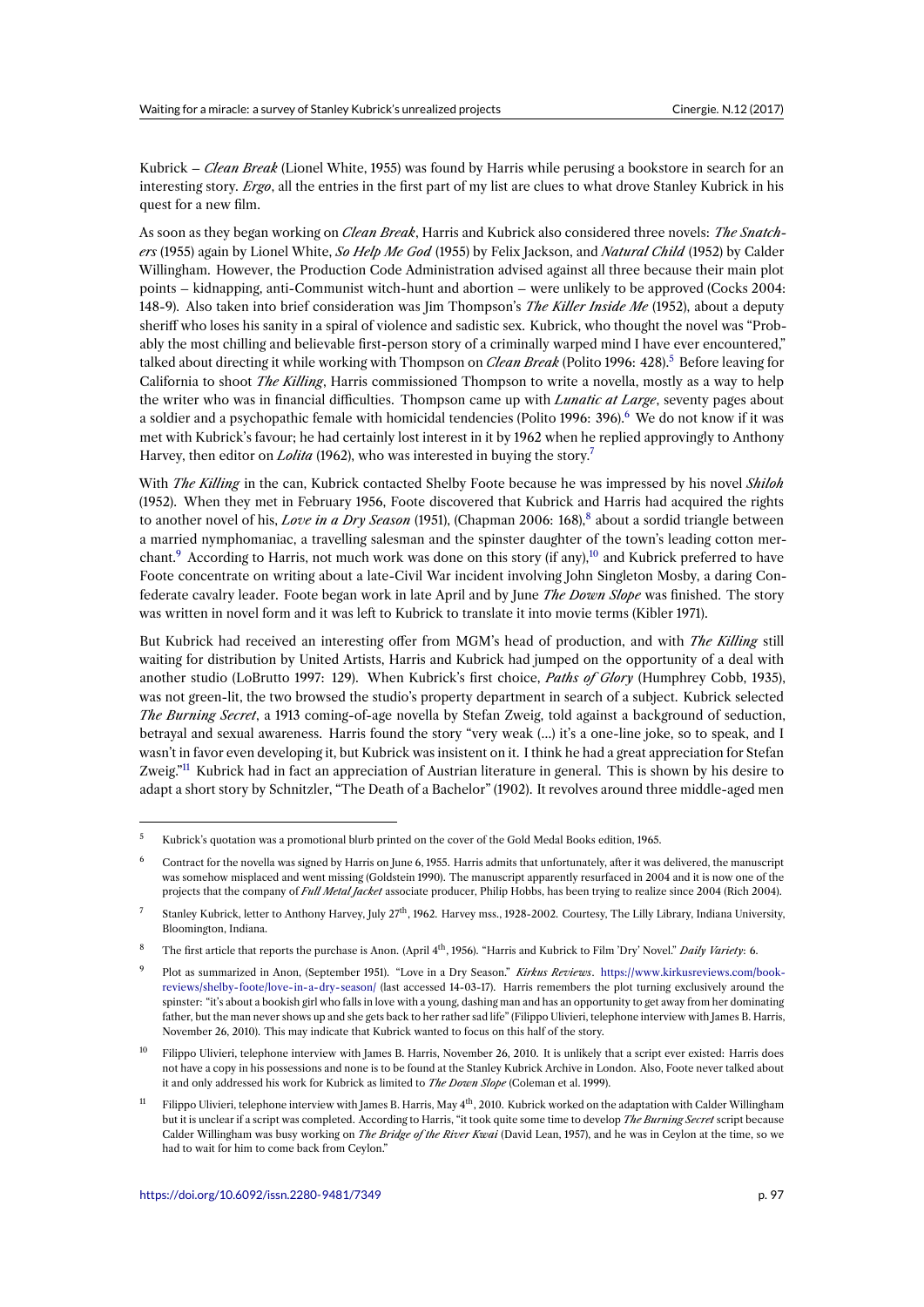who receive a posthumous letter from a friend who confesses he has had affairs with all their wives. Harris remembers discussing the story many times with Kubrick, and, though they didn't purchase the rights, "that was our favorite of all the Zweig and Schnitzler and everything."<sup>12</sup>

In this period, Kubrick also commissioned an original story, *The Unfaithful Wife*, from Calder Willingham, after he had to abandon *The Burning Secret* at MGM and possibly as an alternative to "The Death of a Bachelor".<sup>13</sup> Before *Paths of Glory* (1957), Harris and Kubrick also worked o[n a](#page-3-0) crime drama set in Los Angeles airport and in Paris, titled *The Blind Mirror* (Krämer 2016). It revolves around a stolen Van Gogh painting and features such sensational elements as shotguns, knife killings, a *femme fatale* and a midget. Because only some notes survive, it is not clear who the author was and whether the script was for a feature film or an episode for a [TV](#page-3-1) series.<sup>14</sup>

Kubrick and Harris were in fact flirting with television in this period. Both were very impressed with Ernie Kovacs's performance in *Operation Mad Ball* (Richard Quine, 1957) and thought his character, a burnt out com[man](#page-3-2)dant of a boys' military academy, could appear in a show in which his authority would be repeatedly deflated. Kubrick was supposed to direct the pilot episode, which was to be scripted by Kovacs himself. In the end, Harris and Kubrick "didn't respond to the script and the project was dropped."<sup>15</sup>

The idea of inducing laughs from the military system would famously result in *Dr. Strangelove, Or: How I Learned to Stop Worrying and Love the Bomb* (1964), but Kubrick always had a penchant for turning serious subject matters into comedies. In February 1958 he stated he intended to do a comedy [re](#page-3-3)make of the French Foreign Legion classic *Beau Geste* (P. C. Wren, 1924), starring Jerry Lewis as the younger brother and Ernie Kovacs once again as the heavy sergeant,<sup>16</sup> and a couple of years later he wanted to adapt Ian Fleming's Bond novel *From Russia, With Love* (1957) as a comedy.<sup>17</sup>

When Harris and Kubrick returned to the U.S. after shooting *Paths of Glory*, they selected *I Stole \$16,000,000*, the autobiography of Herbert Emerson [Wils](#page-3-4)on, a priest turned safe-cracker. In October 1957, rights to the book were assigned to Bryna Productions, Kirk Dougla[s's](#page-3-5) production company, with Douglas supposed to play the lead. In January 1958, Harris and Kubrick traveled to Tijuana to meet Wilson, who was a fugitive at the time and could not enter the USA without landing in jail. Over the course of the next year and a half, Kubrick developed a number of scripts, none of which was deemed satisfactory, in cooperation with Jim Thompson and other writers.<sup>18</sup>

Kubrick had gone back to work on *The Down Slope*, too: in February 1958 he contacted Gregory Peck as a possible leading actor. Peck, himself a Civil War enthusiast and impressed by Kubrick's library on the subject,<sup>19</sup>

- <span id="page-3-1"></span><sup>14</sup> Two titles are given in the notepad, "Airport" and "Thieves Market", but the notes only cover the first, and it is not clear if they refer to different parts of the same story or two different episodes in a series. Uncatalogued "Unfinished Projects" boxes, SKA, University of the Arts London, Archives and Special Collections Centre.
- <sup>15</sup> Filippo Ulivieri, telephone interview with James B. Harris, November 26<sup>th</sup>, 2010. Also LoBrutto 1997: 155.
- <span id="page-3-2"></span><sup>16</sup> Bacon, James (February 1st, 1958). AP wire story. *Associated Press*; retrieved as (2 February 1958). "Jackpot on Second Try." *The Philadelphia Inquir:* 4D.
- <span id="page-3-3"></span><sup>17</sup> "Way before *Dr. Strangelove*, Stanley wanted to make *From Russia, With Love* as a comedy. This was in 1960-61, the rights were available, and certainly not expensive, it was before the [film] series of James Bond" (Harris 1999).
- <span id="page-3-5"></span><span id="page-3-4"></span><sup>18</sup> Polito 1996: 428-32, Filippo Ulivieri, telephone interview with James B. Harris, November 26, 2010. Despite Polito mentions Lionel White as a possible author of a draft entitled *The Theft*, Harris doesn't remember they hired White. A script entitled *Stanley Kubrick's God Fearing Man* is in possession of the Kubrick Estate ((2004). "Stanley Kubrick." *Kinematograph* (20): 292. Frankfurt am Main: Deutsche Filmmuseum), but Harris is quite sure the only title they used for the project was *I Stole \$16,000,000*. Again, this project is now under development at Phil Hobbs's company (Rich 2004).
- <span id="page-3-7"></span><span id="page-3-6"></span><sup>19</sup> Peck called it "one of the largest private collections of Civil War books and mementos" he knew (Parsons 1958).

<sup>&</sup>lt;sup>12</sup>Filippo Ulivieri, t[ele](#page-3-6)phone interview with James B. Harris, May  $4<sup>th</sup>$ , 2010.

<span id="page-3-0"></span><sup>13</sup> Anon. (October 27th, 1956). "Films on Television." *The New York Times* p. 16. This report says the project was yet untitled. Later it was mentioned in the press as *An Unfaithful Wife* or *The Unfaithful Wife*. I was not able to properly discern what this project w[as:](#page-3-7) I doubt it was the chosen film title for *The Burning Secret*, because both the projects are distinctly mentioned in the article as two different Willingham-penned scripts; nor could it have been a story by Schnitzler, because Harris-Kubrick contacted actress Lisa Kirk for the titular role and Schnitzler's stories usually feature leading male characters (Parsons 1956). Harris unfortunately doesn't remember, and from a preliminary inquiry to the Hargrett Rare Book and Manuscript Library at the University of Georgia that hosts the Calder Willingham Papers, there is nothing related to either "unfaithful wife" or Lisa Kirk.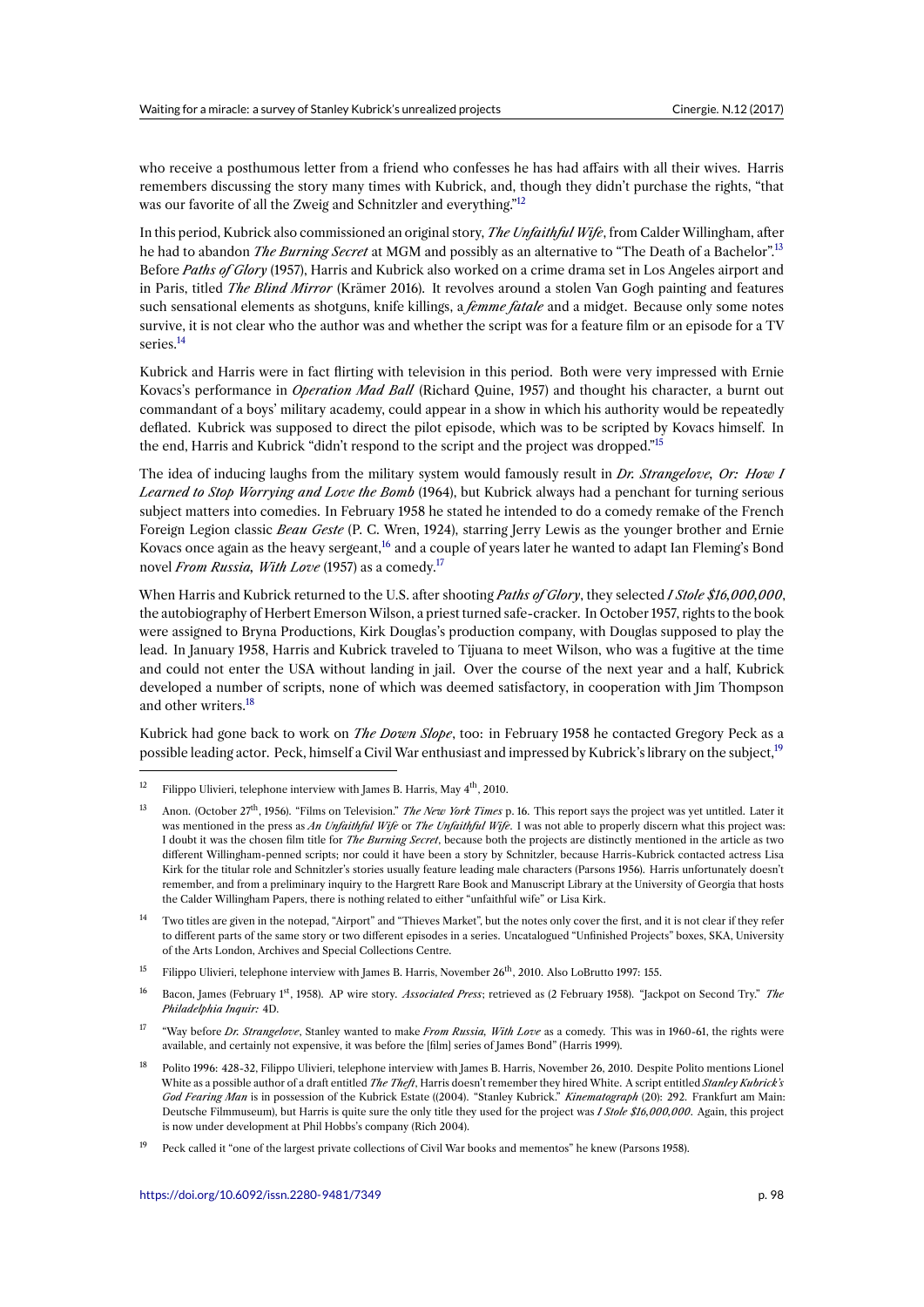readily entered in a co-production deal between Harris-Kubrick and his own company (Weiler 1958a). The project, retitled *The Virginia Riders* in May (Pryor 1958b) and *Fourth Virginia Cavalry* in September (Godbout 1958), $^{20}$  unfortunately faced competition from two more films about Mosby's rangers (Pryor 1958a), and in October Peck confirmed he was still committed to film "a Civil War subject, but not necessarily about Colonel Mosby, as was previously announced" (Weiler 1958b). Harris explains that the impeding factor wasn't just the competition: Peck lost interest in Kubrick's script, "he was not pleased with it, so [he] dropped out."<sup>21</sup>

Alwa[ys a](#page-4-0) multitasking company, in March 1958 Harris-Kubrick acquired the screen rights to *The Last Parallel* (1957), the diary of a Marine in Korea, written by Martin Russ from his own experience. While Russ was writing the screenplay, Kubrick and Harris sent the book to Marlon Brando, hoping he would pla[y t](#page-4-1)he lead (Pryor 1958c). But, as Harris puts it, "the script didn't turn out to be up to our expectations" and the chance evaporated.<sup>22</sup> After a series of mutual suggestions for possible films, Brando tried to engage Kubrick to work with him on his own project at Paramount, *One-Eyed Jacks*, but their relationship was tense and after six months Kubrick quit his position and left the direction in Brando's hands.<sup>23</sup>

At the end [of t](#page-4-2)he year, Harris-Kubrick registered the title *Sick, Sick, Sick*,<sup>24</sup> borrowed from a newly published collection of comic strips by *Village Voice* cartoonist Jules Feiffer. The strips explored characters coping with frustrated love in Greenwich Village, the H-bomb tests, and psychosomat[ic](#page-4-3) illnesses. Kubrick wrote to Feiffer expressing "unqualified admiration for the scenic structure of your 'strips' and the eminently speakable and funny dialog," and stated that he wished to further "our contacts with [an](#page-4-4) eye toward doing a film along the moods and themes you have so brilliantly accomplished."<sup>25</sup> Feiffer was summoned to Los Angeles and Harris remembers "entertaining him when I was living at the beach in Santa Monica."<sup>26</sup> I contacted Feiffer to inquire about the outcome and he replied succinctly: "I remember nothing about my meetings with Stanley, other than that we liked and admired each other, and could agree on nothing..."<sup>27</sup> – indeed a perfect closing line for one of his caustic strips.

During 1958, Kubrick developed a Second World War script with Richard [Ada](#page-4-5)ms, titled *The German Lieutenant*, which was intended to star Alan Ladd and Orson Welles (Archer[d 1](#page-4-6)959).<sup>28</sup> After a few months of preproduction, involving location scouting in Germany, the project was abandoned in February 1959, most likely because Kubrick was hired to direct *Spartacus* (1960), a solid offer that put a welcome end to this year long frustratingly idle period (Krämer 2016). This script, which was the first materialization of Kubrick's interest in World War II, was sold to Jack Palance.<sup>29</sup>

Contemporaneous with their work on *Lolita*, in June 1959 Harris and Kubrick registered with the Motion Picture Association of America (MPAA) *Laughter in the Dark* (1932), an earlier novel by Vladimir Nabokov dealing with a similar theme: an older [m](#page-4-7)an's obsession for a younger girl.<sup>30</sup> Although Harris remembers that

<sup>20</sup> (2004). "Stanley Kubrick." *Kinematograph* (20): 292. Frankfurt am Main: Deutsche Filmmuseum lists it as "The Seventh Virginia Cavalry" on p. 292, but I was not able to find any document with such a name in the material held at the SKA.

<sup>&</sup>lt;sup>21</sup> Filippo Ulivieri, telephone interview with James B. Harris, November 26<sup>th</sup>, 2010.

<sup>&</sup>lt;sup>22</sup> Filippo Ulivieri, telephone interview with James B. Harris, November  $26<sup>th</sup>$ , 2010.

<span id="page-4-1"></span><span id="page-4-0"></span><sup>&</sup>lt;sup>23</sup> Filippo Ulivieri, telephone interview with James B. Harris, November 26<sup>th</sup>, 2010; Anon. (May 13<sup>th</sup>, 1958). "Stan Kubrick to Helm Brando in 'Guns Up!"' *Daily Variety* p. 2; Anon. (November 20th, 1958). "Kubrick Quits Brando 'Jacks'." *Daily Variety* p. 1. The film was a loose adaptation of the Western novel *The Authentic Death of Hendry Jones* (Charles Neider, 1956). For an extended chronicle of the work on the screenplay and Kubrick and Brando's relationship (Ulivieri 2017).

<span id="page-4-3"></span><span id="page-4-2"></span><sup>24</sup> Anon. (December 23rd, 1958). "Harris, Kubrick Collab on 'Sick, Sick, Sick'." *Daily Variety*: 1.

<sup>&</sup>lt;sup>25</sup> Letter from Stanley Kubrick to Jules Feiffer, January  $2<sup>nd</sup>$ , 1959. Jules Feiffer Papers: 1919-1995, Library of Congress, Manuscript Division, Washington D.C.

<sup>&</sup>lt;sup>26</sup> Filippo Ulivieri, telephone interview with James B. Harris, June  $23^{\text{rd}}$ , 2010.

<span id="page-4-4"></span><sup>&</sup>lt;sup>27</sup> Filippo Ulivieri, email interview with Jules Feiffer, May  $21<sup>st</sup>$ , 2010.

<sup>28</sup> (2004). "Stanley Kubrick." *Kinematograph* (20): 231, 292. Frankfurt am Main: Deutsche Filmmuseum.

<span id="page-4-5"></span> $^{29}$  Filippo Ulivieri, telephone interview with James B. Harris, November 26, 2010. To follow the convoluted history of this script, Ulivieri 2015.

<span id="page-4-7"></span><span id="page-4-6"></span><sup>30</sup> Anon. ( June 8th, 1959). "Harris, Kubrick File Another Nabokov Tome." *Daily Variety*: 3; Anon. (March 1st, 1960). "Author of 'Lolita' to Also Pen Pic Plot." *Daily Variety*: 2.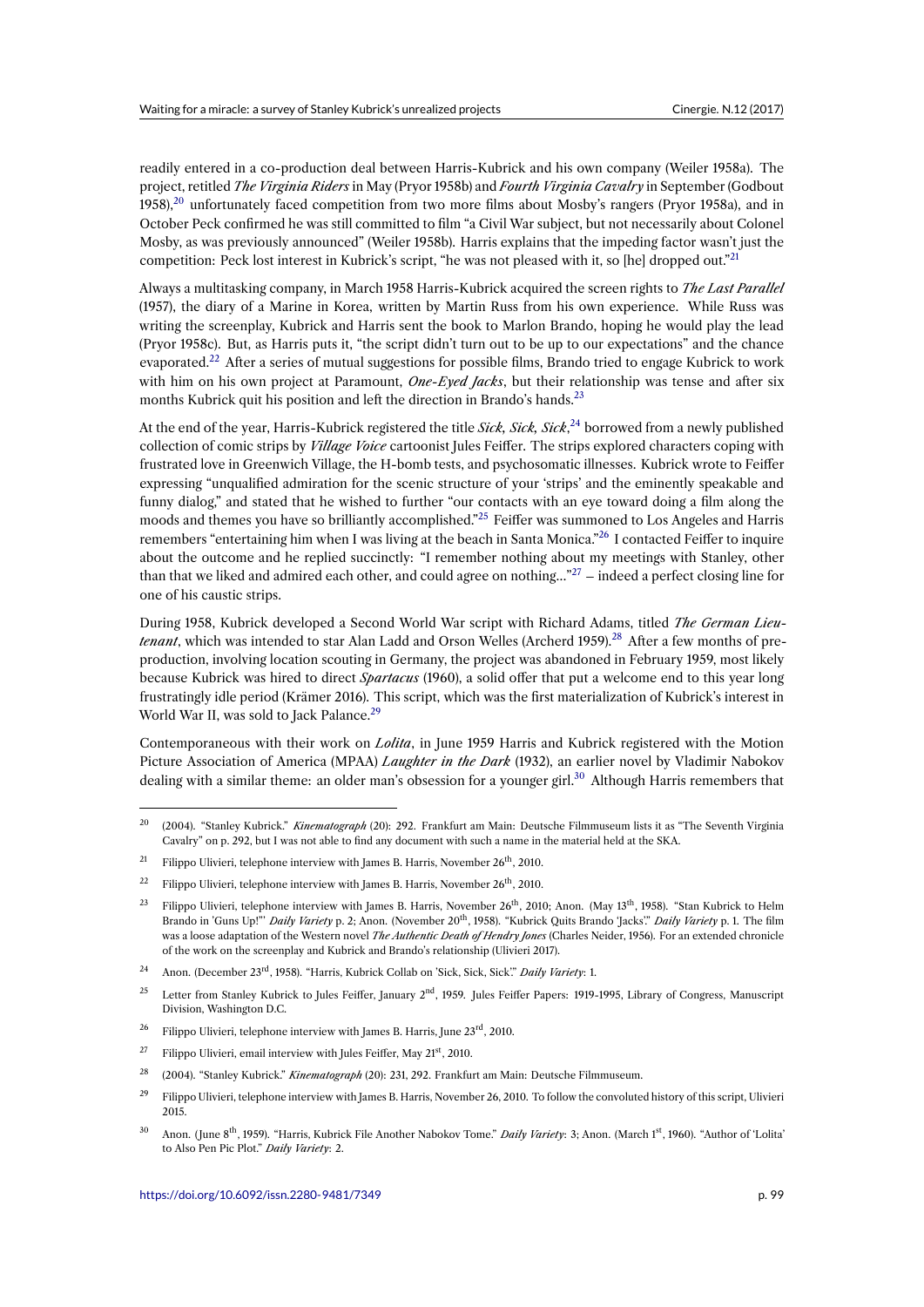they did so only as protection for *Lolita*, documents at the Stanley Kubrick Archive reveal a fair amount of work: there is a scene-by-scene treatment penned by Carlo Fiore and a later treatment by Kubrick himself.<sup>31</sup>

In 1959 Harris-Kubrick were developing another TV series, too. Entitled *Three of a Kind*, it was about a secret organization that explores mysteries and fights crime (Krämer 2016). Half-page treatments for twentysix one-hour episodes were drafted, recounting the adventures of a daredevil American playboy, a misogyni[st](#page-5-0) English psychiatrist, a French ex-parachute officer, and "as many [women] as leaves on the trees." One of the treatments was turned into a seventy-page script by Richard Adams. Twenty additional five-line script ideas were jotted down in case the series was selected for production,<sup>32</sup> which would have made *Three of a Kind* an unusually daring TV presentation for its time, offering action-packed stories with sexually suggestive characterizations.

While busy with *Spartacus* and *Lolita*, Kubrick briefly considered a n[um](#page-5-1)ber of very heterogeneous projects that show his diverse tastes. He thought *Henderson the Rain King* (Saul Bellow, 1959), an allegorical story of a white man who becomes chief of an African tribe, could make a good film.<sup>33</sup> More substantially, Harris and Kubrick inquired into the rights to *The Lion* ( Joseph Kessel, 1959), a coming-of-age story about the friendship between a girl and a lion set in Kenya; *La Fête* (Roger Vailland, 1960), an autobiographical story of a libertine hunting for pleasure; and *Notes on a Dark Street* (Edward Adler, 1961), a collection of nightmarish but lifeaffirming sketches of life among the extremely poor on New York's East Sid[e.](#page-5-2)<sup>34</sup> Nothing came of these, or of Kubrick's idea of doing a "rethink version" of Max Ophüls's 1949 melodrama *The Reckless Moment* in the early 1960s (Walker 2001).

Between 1961 and 1962 Kubrick was frightened by the prospect of thermonuc[lea](#page-5-3)r war between the U.S.A. and Russia and made concrete plans to relocate to Australia with his family. He sought out information concerning projects to develop while living there, which included the story of Ned Kelly, a notorious nineteenth century bushranger. Kubrick asked his assistant Ray Lovejoy to find books and articles about him, and showed interest in the lost silent film *The Story of the Kelly Gang* (Charles Tait, 1906).<sup>35</sup> Kubrick also had "some interest" in adapting *Seven Days in May* (Charles W. Bailey II and Fletcher Knebel, 1962), a political thriller about a military plot to take over the government of the United States. He eventually discarded it in favor of *Dr. Strangelove*, on which Kubrick was already at work when *Seven Days in May* was published.<sup>36</sup>

Before embarking on his own directorial career, Harris tried to acqu[ire](#page-5-4), while Kubrick was in England preparing *Dr. Strangelove*, the screen rights to *The Passion Flower Hotel* (Rosalind Erskine, 1962), a novel about some young women who decide to sell their services to an all-boys school. "[We](#page-5-5) talked very strongly about doing that film," Harris remembers, "so we decided… maybe one more together!" But he couldn't make a deal with the owner of the rights and the project wasn't made.<sup>37</sup>

It is worth noting that, with the notable exception of *Lolita*, there are hardly any literary masterpieces among

<sup>&</sup>lt;sup>31</sup> Filippo Ulivieri, telephone interview with James B. Harris, September 29<sup>th</sup>, 2015; 'H-K Disbursements,' SK/1/2/2/1, SKA.

<sup>32</sup> Uncatalogued "Unfinished Projects" boxes, SKA.

<span id="page-5-0"></span><sup>33</sup> Baxter 1977: 131, from an interview with Gavin Lambert. Baxter also mentions Kubrick's idea of producing *Dr. Brilliant*, a film developed from an original idea by Ian Fleming about the world's greatest criminologist. This would have been in connection with Kubrick being appointed as Head of Production at Universal. Even to Baxter's standards, this seems too far-fetched to be included in my list.

<span id="page-5-2"></span><span id="page-5-1"></span><sup>34</sup> Letter from Elisa Mion to Alfred A. Knopf re *The Lion*, April 8th, 1959, 257.9, Alfred A. Knopf, Inc. Records 1873-1996, Harry Ransom Center, The University of Texas at Austin (hereby HRC); Letter from Claire Linn (Story Editor, Harris-Kubrick Pictures) to Alfred A. Knopf re *La Fête*, December 29, 1960, 317.11, HRC; Letter from Thomas Lowry to James B. Harris re *Notes on a Dark Street*, January 24th, 1962, 351.13, HRC.

<span id="page-5-3"></span><sup>&</sup>lt;sup>35</sup> Filippo Ulivieri, email communication with Mick Broderick, March 24<sup>th</sup>, 2017. And Anon. (March 9<sup>th</sup>, 2017). "Reconstructing Strangelove." *Columbia University Press blog*. http://www.cupblog.org/?p=20852 (last accessed 31-07-17).

<sup>&</sup>lt;sup>36</sup> Letter from Stanley Kubrick to Kirk Douglas, February 8<sup>th</sup>, 1963, The Kirk Douglas Papers, Wisconsin Center for Film and Theater Research, University of Wisconsin-Madison. Published online at http://old.wcftr.commarts.wisc.edu/collections/featured/kirkdouglas/ film/sevendays/7days-kubrick.html (last accessed 14-03-17).

<span id="page-5-5"></span><span id="page-5-4"></span> $37$  Filippo Ulivieri, telephone interview with James B. Harris, November  $26<sup>th</sup>$ , 2010.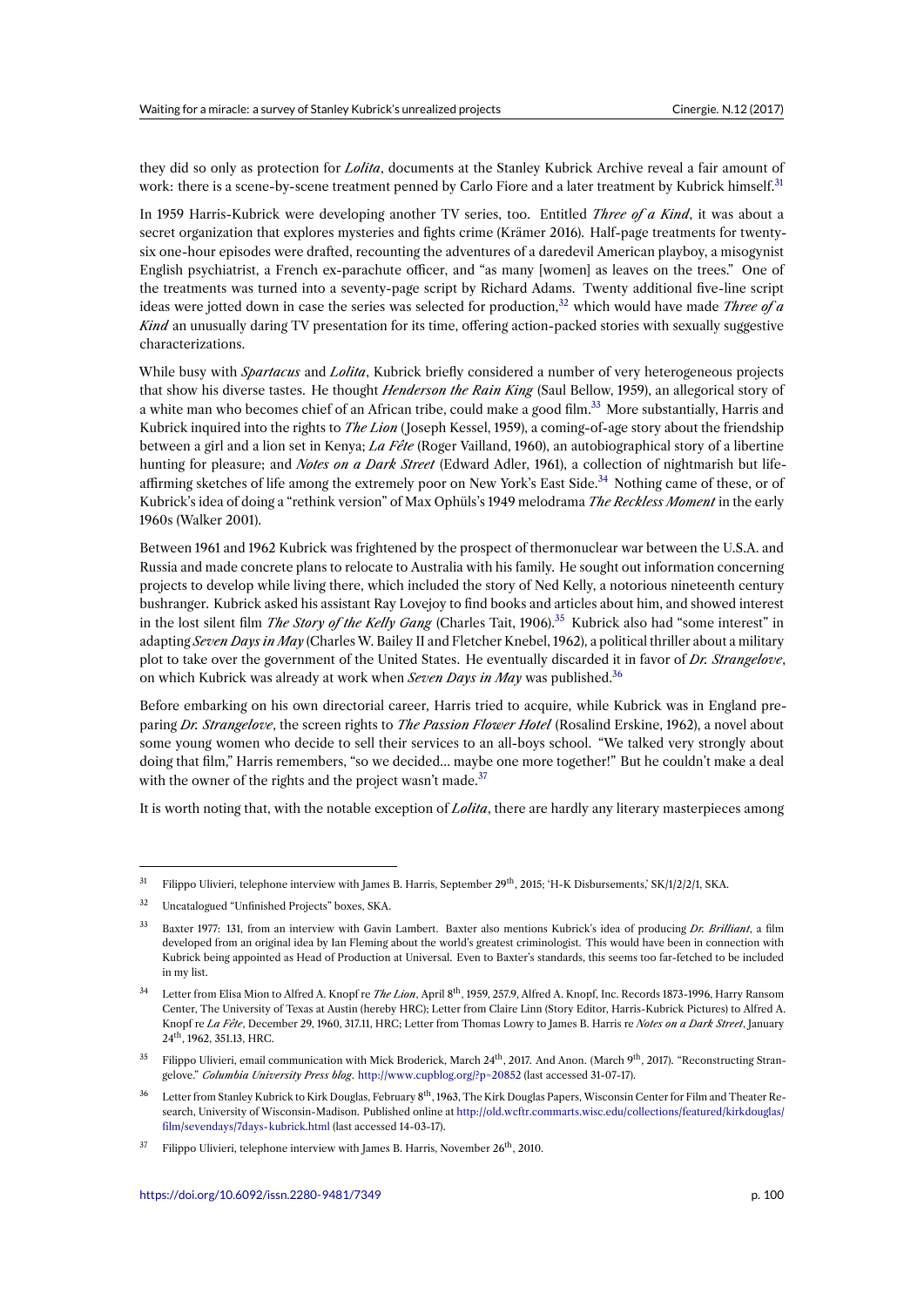the above-mentioned titles. Despite his love for novelists,<sup>38</sup> Kubrick somehow preferred books of lesser quality. As Frewin remembers, he was convinced that "good books make bad films and bad books make good films."<sup>39</sup> After all, Kubrick's narrative tastes were formed during his

childhood reading in the 1930s [which] was largely [lim](#page-6-0)ited to the 'pulps' – the popular newsstand magazines of the 1930s, such as *Amazing Stories*, *Astounding Stories* (both science fiction), *The [S](#page-6-1)hadow* (detective), *G-8 and His Battle Aces* (spying, aerial combat), *Weird Tales* (occult, supernatural), and similar. (Frewin 2005: 514)

It's easy to see how all Kubrick's projects, made and unmade, fit very well into these genres. In pulp fiction, "while the characterization was deplorable the narrative plotting was, by and large, exemplary. You were hooked" (Frewin 2005: 514). It would seem that, at least in Kubrick's early years, plot was the most important element that a literary source should provide for a film: as he wittily said during the filming of *Killer's Kiss*, "movies should move!" (Chase 1981).

The first part of the list given at the end of this article also shows that almost half the aborted projects happened during the Harris-Kubrick Pictures years, before the completion of *Dr. Strangelove*, with the remaining projects filling the following thirty-five years. I would suggest that what drove Harris and Kubrick was a desire to affirm themselves as a bankable proposition in the film business. They considered and developed many projects simultaneously to maximize their chances, and accepted offers from established actors that could serve their careers well. This frantic quality in their work could be a cause for the failure to develop the projects very far. They shifted their attention to a different project without fixing a disappointing screenplay, or were distracted by "other things [that] interfered."<sup>40</sup> Also, some of these projects were rather flimsy: as Harris puts it, "sometimes you say things in interviews that are wishful thinking, more than reality."<sup>41</sup> The bottom line is that the Harris-Kubrick years show transient interests: Kubrick never renewed his intention of filming the stories he abandoned in the 1950s and  $1960s.<sup>42</sup>$ 

After making *Dr. Strangelove*, Kubrick reali[zed](#page-6-2) something important: "The problem is to [fi](#page-6-3)nd an obsession. I get a lot of flash things that are interesting only for a couple of weeks. Then I see they're full of holes, I'm not really interested" (Winsten 1964). *Dr. Strang[elo](#page-6-4)ve* was a real turning point in Kubrick's career. It was the first film that didn't originate from a literary property but "started with an obsessional interest in the whole subject, almost from the point of view of survival rather than art" (Walker 1970). As he had done with the Civil War, Kubrick amassed a considerable library and read up on atomic warfare. He found Peter George's novel, *Red Alert* [*Two Hours to Doom*] (1958), only at the end of the process (Bean 1963, Alpert 1964). *Dr. Strangelove* was also the film that elevated Kubrick to the realm of the most important American filmmakers, equal to the revered European auteurs. He managed to do what Bergman and Fellini had previously achieved: "a genuinely personal approach" for a film, as he himself put it.<sup>43</sup> From now on, Kubrick focused exclusively on deeply personal projects. A book with a good plot and interesting characters was no longer enough.

 $38$  "I started out, before I became a film director, always thinking, you k[now](#page-6-5), if I couldn't play on the Yankees I'd like to be a novelist. The people I first admired were not film directors but novelists. Like Conrad" (McGregor 1972).

<sup>&</sup>lt;sup>39</sup> Filippo Ulivieri, interview with Anthony Frewin, March 9<sup>th</sup>, 2017.

Filippo Ulivieri, telephone interview with James B. Harris, May 4<sup>th</sup>, 2010.

<span id="page-6-0"></span><sup>&</sup>lt;sup>41</sup> Filippo Ulivieri, telephone interview with James B. Harris, May  $4<sup>th</sup>$ , 2010. I believe this is the case with the projects without a proven development: *The Killer Inside Me*, *Lunatic at Large*, *The Unfaithful Wife*, *Beau Geste*, *From Russia, With Love*, *Henderson the Rain King*, *The Reckless Moment.*

<span id="page-6-3"></span><span id="page-6-2"></span><span id="page-6-1"></span>Some themes explored in these years would return later on, but in a different form: see the life-long interests in the Civil War (again with Shelby Foote's novels, but no further evidence points to *The Down Slope*) and the Second World War (but *The German Lieutenant* was sold). A partial exception could be *The Last Parallel* that was considered again in the early '80s, although briefly and apparently not in connection with the script developed in 1958 (see later).

<span id="page-6-5"></span><span id="page-6-4"></span><sup>43</sup> "In making a film, I start with an emotion, a feeling, a sense of a subject or a person or a situation. The theme and technique come as a result of the material passing, as it were, through myself and coming out of the projector lens. It seems to me that simply striving for a genuinely personal approach, whatever it may be, is the goal – Bergman and Fellini, for example, although perhaps as different in their outlook as possible, have achieved this, and I'm sure it is what gives their films an emotional involvement lacking in most work" (Southern 2005: 343). This interview was done in July 1962, a few months after Kubrick had started working on *Dr. Strangelove*. He showed here an almost opposite attitude than the one he had in his earlier attempts.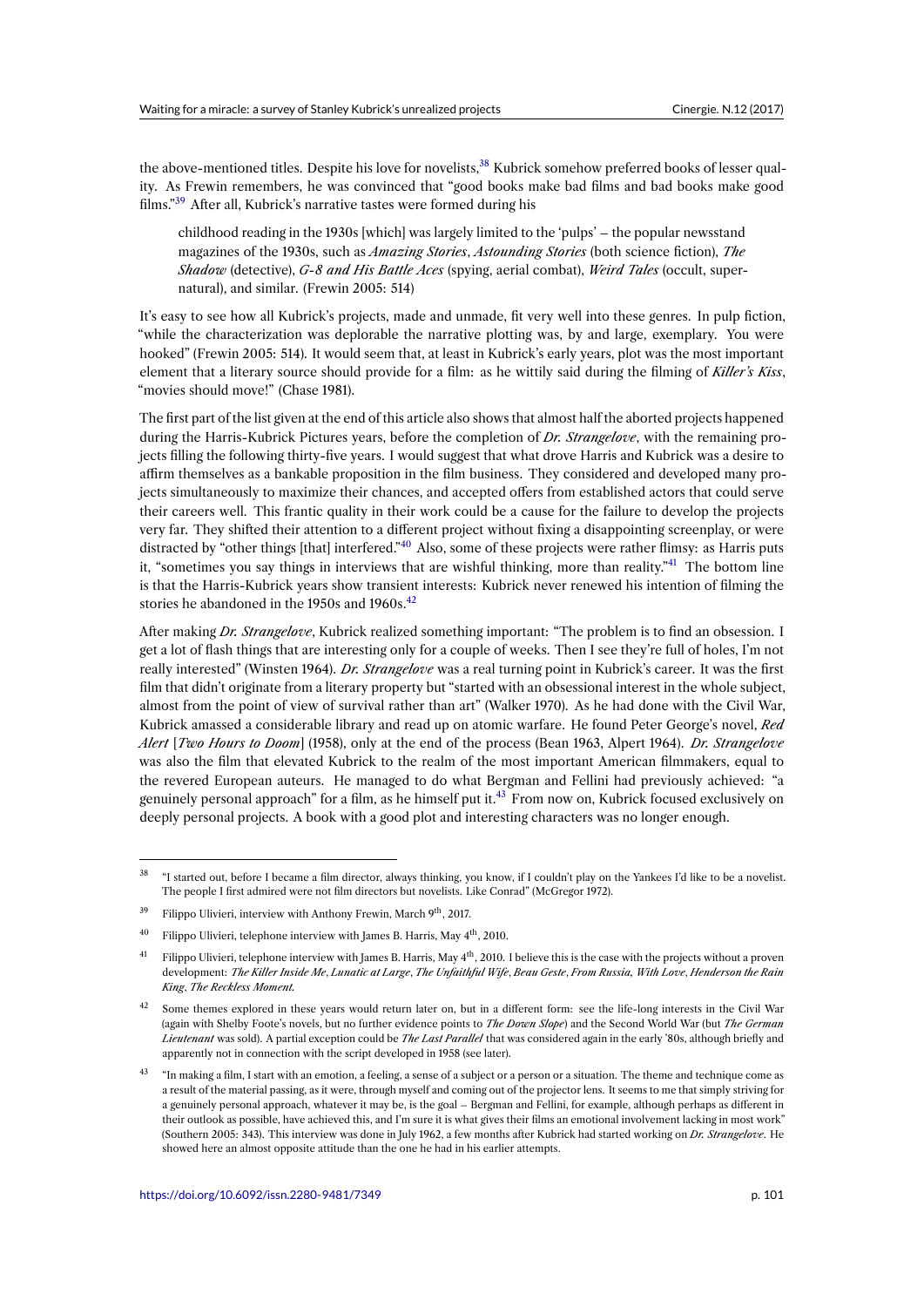# **2 Unfulfilled obsessions**

In this section we will see how Kubrick's search for an obsession caused a radical decrease in his output. Certainly his longer production schedules had an impact, but a lot of his time was spent in trying to find a way to make a film about one of his recurring interests. In fact, he quickly returned to his pet-projects as soon as he had completed a new film, only to be distracted by an easier one, which transferred from book to shooting script more straightforwardly.

In late 1963, Kubrick began looking around for his next film. He considered the differences between the sexes, overpopulation and again atomic warfare as possible subjects, <sup>44</sup> and he confessed he still had an interest in the Civil War hoping someday to do a film "based on the Mathew Brady's photos."<sup>45</sup> In the end he narrowed his attention to science fiction: in December he inquired about the rights to *Shadow on the Sun* (Gavin Blakeney, 1961), a BBC radio drama series. The plot was worthy of a sci-fi pulp magazine: extraterrestrial lizards invade the Earth and subjugate the human race. Shortly afterwards[, h](#page-7-0)e contacted the science fiction writer, Arthur C. Clarke, who replied positively but vetoed other people's ideas and suggeste[d a](#page-7-1)dapting a series of his short stories. Apparently Kubrick was so taken by these lizards anyway that he proceeded with the payment for an option in October 1964, seven months into working with Clarke on *2001: A Space Odyssey* (1968) (Odino 2018).

With *2001* still in progress, in the summer of 1967 Kubrick began researching his next project, a biographical film about Napoleon Bonaparte, with the aim of having it backed by MGM (Magel 2004). Budgetary concerns and the release of three more films about the French Emperor prevented Kubrick from starting production of *Napoleon*. <sup>46</sup> Kubrick shopped his treatment around the studios that had financed his previous films and, after rejection by Columbia, he successfully negotiated with United Artists in January 1969.<sup>47</sup> Pre-production on *Napoleon* dragged on, and in February 1970 it was announced that Kubrick had signed a deal with Warner Bros. to film Anthony Burgess's *A Clockwork Orange* (1962).<sup>48</sup>

In the meant[im](#page-7-2)e, Kubrick had turned his attention back to Arthur Schnitzler and selected *Tr[au](#page-7-3)mnovelle* (1926)*.* Even if it is plausible that Kubrick read this story very early on – Kirk Douglas claims it was his psychiatrist who suggested it to Kubrick in 1959 (Douglas 2012: 194), a year t[hat](#page-7-4) would match quite closely *The Burning Secret* and "The Death of a Bachelor" – the first documented attempt to turn it into a film is dated May 1968 when Kubrick made inquiries about its rights (Castle 2005: 482). The project was announced by Warner Bros. in April 1971,<sup>49</sup> but Kubrick wasn't sure about how to properly adapt it and no further development was made at that time (Ciment 1972).

While he was editing *A Clockwork Orange* (1971), Kubrick resumed work on *Napoleon*, but when Sergei Bondarchuk's *[Wa](#page-7-5)terloo* (1970) bombed at the box office things became very difficult again, so that in February 1972 John Calley, production head at Warner Bros., admitted Kubrick's next picture for the company was unlikely to be *Napoleon* (Elliot 1972). Undaunted, Kubrick kept working on the script, seeking the help of Burgess, who was commissioned to write a novel in the structure of a symphony hopefully to compress Bonaparte's entire

<sup>44</sup> Anon. (February 1964). "Hollywood's Man Stanley." *McCall*; Anon. (February 2nd, 1964). "Direct Hit." *Newsweek* 63(5): 79-80; Odino, Simone (2018).

<sup>45</sup> Anon. (March 1964). "On the Scene: Stanley Kubrick Reel Art's Rectifier." *Playboy*. Mathew Brady was one of the most celebrated 19th century American photographers, usually credited as the father of photojournalism. He extensively covered the Civil War battles and took famous portraits of Abraham Lincoln.

<span id="page-7-1"></span><span id="page-7-0"></span><sup>46</sup> Bonaparte loomed large in Sergey Bondarchuk's *War and Peace* (1966-67), which, at the time of the announcement, was roadshowing in the United States. Dino De Laurentiis had *Waterloo* (1970) in production, again with Bondarchuk directing, and Brian Forbes announced his *Napoleon and Josephine* in December that year: Anon. ( July 19th, 1968). " 'Napoleon' as Kubrick's next; starts in 1969." *Film TV Daily*; Anon. (December 31st, 1968). "Kubrick's 'Napoleon' Won't Be Made For MGM." *Daily Variety*: 1-2.

<span id="page-7-2"></span><sup>47</sup> Anon. ( January 20th, 1969). "Kubrick in Deal With UA." *Boxoffice*: SE-2.

<sup>48</sup> Anon. (February 3rd, 1970). "Kubrick Will Make 'Clockwork' For WB." *Daily Variety*: 1.

<span id="page-7-5"></span><span id="page-7-4"></span><span id="page-7-3"></span><sup>&</sup>lt;sup>49</sup> Anon. (April 20<sup>th</sup>, 1971). "Kubrick Will Make WB's 'Traumnovelle'." *Daily Variety*: 1.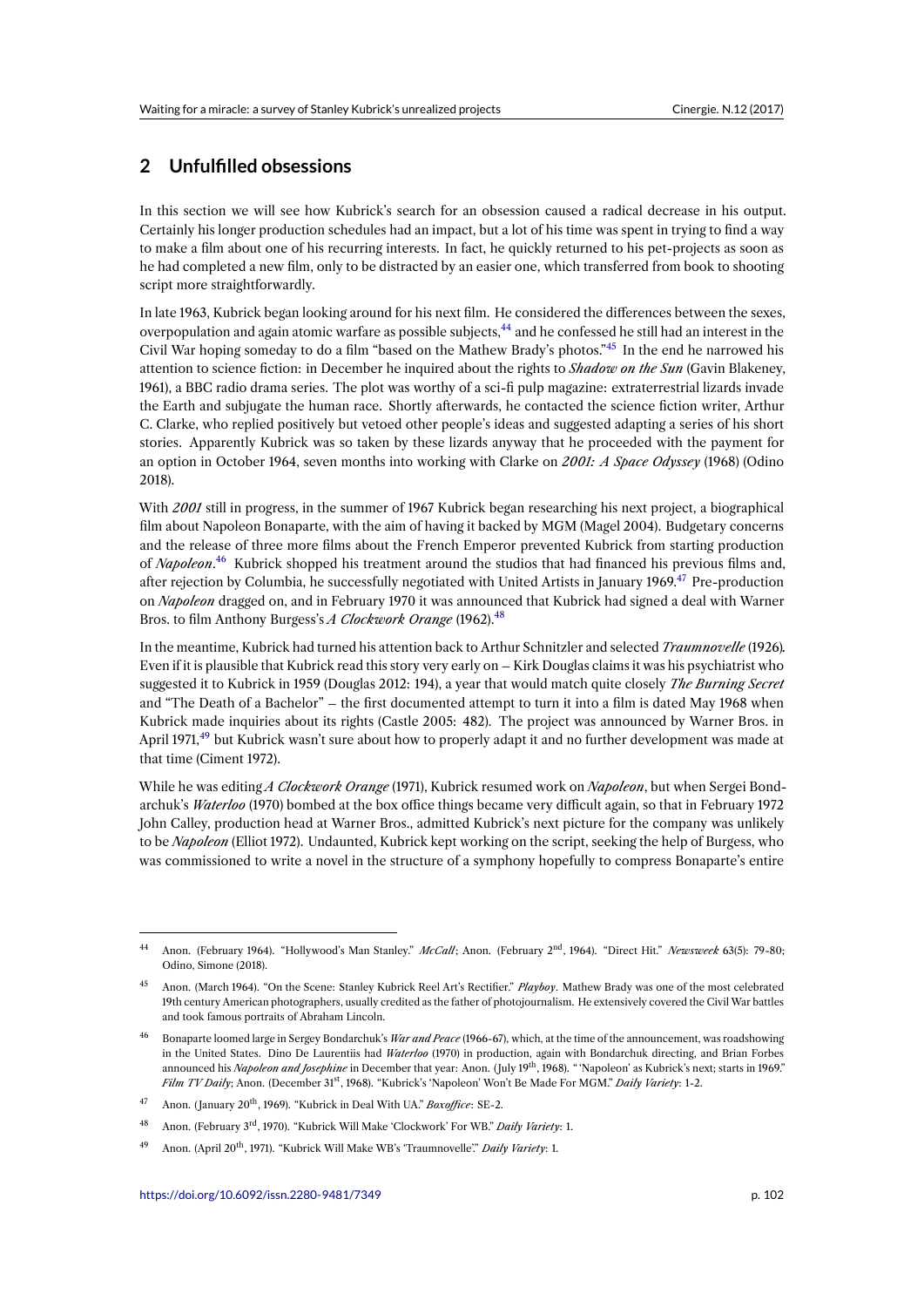life using musical motifs. Despite its literary brilliance, Kubrick didn't think the resulting *Napoleon Symphony* (1974) was of any help.<sup>50</sup>

After the production and completion of *Barry Lyndon* (1975), in October 1976 Kubrick sought Burgess's help again for *Traumnovelle* (Biswell 2005: 138).<sup>51</sup> Around this time, Kubrick had the idea of casting Woody Allen, playing 'straight', as th[e l](#page-8-0)eading character, a New York Jewish doctor.<sup>52</sup>

Kubrick also entered into discussion with John Milius, the American screenwriter of *Apocalypse Now* (1979) and director of *The Wind and the Lion* (19[74](#page-8-1)), about adapting the novel *Night Drop* (S.L.A. Marshall, 1962), a chronicle of the American airborne invasion of Normandy. Accordi[ng](#page-8-2) to Milius, Kubrick thought "There are only two great books ever written on war, *Night Drop* and the *Iliad*. We're going to do *Night Drop*." Despite their talking about the project for years and Milius writing a script in 1982, the film never materialized.<sup>53</sup>

Following the disappointing box-office results of *Barry Lyndon*, Kubrick summoned Brian Aldiss and discussed with him the possibility of using his short-story, *Super-Toys Last All Summer Long* (1969) as a basis for a science fiction film that would appeal to as large an audience as *Star Wars* (George Lucas, 1977) had done (Feele[y 1](#page-8-3)999). Perhaps influenced by the similar results of *The Exorcist* (William Friedkin, 1973), Kubrick also perused stories that deal with the supernatural and the occult. He toyed with the works of Victorian author Edward Bulwer-Lytton, namely *Zanoni* (1842), about an immortal Rosicrucian brother that falls in love and loses his power, and *A Strange Story* (1862), a quest story about a man of science who confronts the supernatural and is humbled (Frewin 2005: 519). Kubrick also considered Diane Johnson's *The Shadow Knows* (1974) (Williams) before accepting John Calley's suggestion to film *The Shining* (1977) by rising author Stephen King (he started work in 1976, having read the novel in galleys) (Hughes 2017).

When *The Shining* (1980) opened, Kubrick turned back to familiar territory. He pondered the possibility of doing *Napoleon* as a 20-hour TV series (Ciment 1980). He also passed *Traumnovelle* on to a series of writers he knew, namely Michael Herr, Diane Johnson, John le Carré and Terry Southern, with a view to adapting it "as a sex comedy, but with a wild and somber streak running through it. […] Stanley thought it would be perfect for Steve Martin."<sup>54</sup> Kubrick actually summoned the actor to his house in the holiday season of 1981-82.<sup>55</sup> Motivated by the record-breaking success of *E.T. The Extra-Terrestrial* (Steven Spielberg, 1982), Kubrick also contacted Brian Aldiss again, acquired the rights to *Super-Toys*, and worked with him until early 1983 (Aldiss  $2001: x-xii$ <sup>56</sup>

Adding another ar[ea](#page-8-4) of interest to his quest, in the early 1980s Kubrick was taken by the epic sagas of Europe[an](#page-8-5) folklore. A small notebook in the Archive contains notes that Kubrick made about Richard Wagner's epic opera cycle *The R[in](#page-8-6)g of the Nibelung* (1848-1874) (Kämer 2017). Jan Harlan confirms that Kubrick had a particular interest in *The Rheingold*, which he considered "a political fairytale," presenting an unrealistic yet absolutely

- <span id="page-8-0"></span><sup>51</sup> Kubrick sent the novella to Burgess and Burgess replied with interest. Nothing more is known about this attempt.
- <sup>52</sup> Filippo Ulivieri, Peter Krämer, interview with Jan Harlan, September  $16<sup>th</sup>$ , 2016.

- <span id="page-8-3"></span><span id="page-8-2"></span><sup>54</sup> Herr 2000: 8; Johnson 1999; Filippo Ulivieri, Stefano Armanini, telephone interview with John le Carré, September 3<sup>rd</sup>, 2008; Hill 2001: 259.
- <sup>55</sup> Anon. (10 January 1982). "In Short: Trailers." *Newsday*: B7.
- <span id="page-8-6"></span><span id="page-8-5"></span><span id="page-8-4"></span><sup>56</sup> It is interesting to note that Kubrick tried to blend his "obsessions" into different projects: when adapting *The Shining* with Diane Johnson he suggested to model the husband-wife relationship of the novel according to elements lifted from *Traumnovelle* (McAvoy 2015: 548-53). Equally, his interest in the Holocaust inspired Brian Aldiss to write sinister scenes of obsolescent robots waiting to be destroyed in concentration camp-like structures (Feeley 1999).

<sup>50</sup> A letter from Stanley Kubrick to Anthony Burgess, June 15th, 1972, reads: "the MS is not a work that can help me make a film about the life of Napoleon. Despite its considerable accomplishments, it does not, in my view, help solve either of the two major problems: that of considerably editing the events (and possibly restructuring the time sequence) so as to make a good story, without trivializing history or character, nor does it provide much realistic dialogue, unburdened with easily noticeable exposition or historical fact" (Anon., "I Don't Know How to Write this Letter." http://www.lettersofnote.com/2013/02/i-dont-know-how-to-write-this-letter.html (last accessed 15-03-17)).

<span id="page-8-1"></span><sup>53</sup> Anon. (14 April 1982). Untitled article. *Variety*: 26; Bauer 2000. Interestingly, *The Iliad* [was a project that Alexander Singer wa](http://www.lettersofnote.com/2013/02/i-dont-know-how-to-write-this-letter.html)nted to do with Kubrick when they were just two New York kids with big dreams. Questioned about it by Alexander Walker in 1970, Kubrick replied: "If I could figure out what to do about the Gods, I think I would be interested in making a movie on *The Iliad*, but I have never quite figured out that one – I don't know how you do without them and I don't know how you do with them for a modern audience" (Walker 1970).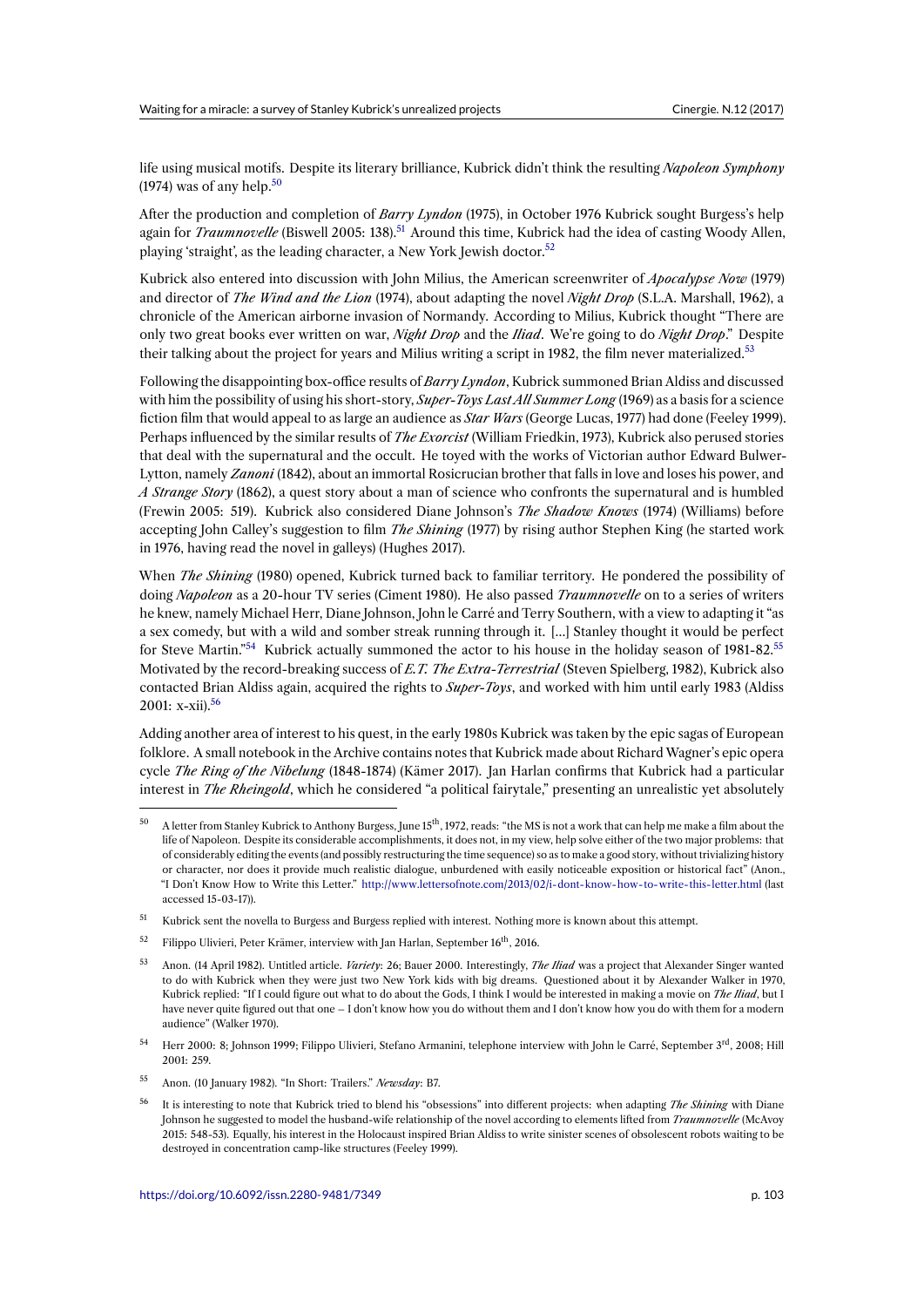perfect situation for exploring political and social themes. As Harlan puts it, "*Rheingold* is current affairs documentary. […] Kubrick was interested in these big canvas fairytales [that] are totally unrealistic in their form, but they are real in their substance."<sup>57</sup> The same can be said for H. Rider Haggard's *The Saga of Eric Brighteyes* (1890), a Norse epic that Kubrick selected in the summer of 1982. According to Frewin, this haunting tale of magical adventure and a love story of Shakespearean dimensions was a project Kubrick continually returned to in the last twenty years of his life.<sup>58</sup>

In all probability, though, Kubrick's [m](#page-9-0)ain interest after *The Shining* was to do a film about the phenomenon of war.<sup>59</sup> He renewed his interest in the Civil War with Shelby Foote's novel *Shiloh* (1952),<sup>60</sup> and in the Korean War, considering once more to ada[pt](#page-9-1) Martin Russ's *The Last Parallel*.<sup>61</sup> Kubrick also kicked around a film about the battle of Monte Cassino, a costly series of raids during the Italian Campaign.<sup>62</sup> In the end Kubrick singled out the Vietnam War, with *The Short-Timers* (Gustav Hasford, 1978) chosen as the basis for *Full Metal Jac[ket](#page-9-2)* (1987).

*Napoleon* was the first project Kubrick turned to after *Full Metal Jack[et](#page-9-3)*. <sup>63</sup> Kubrick t[he](#page-9-4)n contacted English novelist John le Carré and was disappointed that the rights to his 1986 novel *A Perfect Spy* were sold to the BBC (le Carré 2016: 240-1). Kubrick offered to direct the miniseries himself, but "the *BBC* looked at his record, for how long he took to make a movie, and how expensive his movies were, and understandably they resisted his approaches."<sup>64</sup> Two years later, Kubrick tried to have le Carré write a film [ba](#page-9-5)sed on the life of Henri Déricourt, a controversial leader of the French resistance during World War II, possibly adapting Robert Marshall's *All the* King's Men (1988), which he had optioned in March 1990.<sup>65</sup> Unfortunately, le Carré didn't believe the reality of Déricourt's story – he defined it "a piece of espionage science fiction" – and wasn't interested.<sup>66</sup>

Kubrick loo[ke](#page-9-6)d at science fiction again in 1988, renewing his option for the rights of *Shadow on the Sun* 

<span id="page-9-5"></span><sup>64</sup> Filippo Ulivieri, Stefano Armanini, telephone interview with John le Carré, September 3, 2008. According to Anthony Frewin, "no way did SK offered to direct *A Perfect Spy*," though (Filippo Ulivieri, email communication with Anthony Frewin, March 19, 2017).

<sup>&</sup>lt;sup>57</sup> Filippo Ulivieri, Peter Krämer, interview with Jan Harlan, September 16<sup>th</sup>, 2016.

<span id="page-9-0"></span><sup>&</sup>lt;sup>58</sup> Filippo Ulivieri, interview with Anthony Frewin, March 9<sup>th</sup>, 2017. Frewin produced several synopses and break-downs of the story. According to him, *Eric Brighteyes* "may be ranked with *Napoleon* and *Aryan Papers* in what one might term the Premier League of Unrealised Projects" (Frewin 2005: 517); he said to me, "had Stanley lived, it may very well have been his next project." Kubrick kept thinking about *Eric Brighteyes* even in the late '90s. Notes and story breakdowns in the SKA are dated between 1982 and 1986 (Glintenkamp 2013). In the same vein of European folklore, the SKA holds material about Gustav Meyrink's *The Golem*, a gothic romance set in 1920s Prague Jewish ghetto that features another love triangle with a man torn between two very different women. Frewin doesn't remember what Kubrick's precise interest in *The Golem* was, but he doesn't think the director specifically wanted to film this story and that it could have been background research for something else.

<span id="page-9-1"></span><sup>59</sup> "He was thinking about making a war movie. I said, 'You already made *Paths of Glory*.' He said, 'People think of that as an anti-war movie. I want to make a war movie, just to consider the subject without a moral position, or political position, but as a phenomenon' " (Herr 2001).

<span id="page-9-2"></span> $60$  An undated adapted screenplay by William Causey Carter is in one of the "Unsolicited Projects" boxes, SK/1/2/12/3, SKA. A letter dated December 22<sup>nd</sup>, 1980, in which Carter suggests four incidents that happened during the battle and that can be included in the script, is in SK/1/2/12/1/1/15, SKA.

<sup>61</sup> "Production dump 6" file, SK/16/3/24/4, SKA: script scouting ideas about *The Last Parallel* are dated October 18th, 1980.

 $62$  Kubrick interviewed his personal assistant Emilio D'Alessandro about his childhood war memories, and even researched hotels around Cassino to accommodate cast and crew during location shooting in Italy (D'Alessandro and Ulivieri 2016: 252-5).

<span id="page-9-4"></span><span id="page-9-3"></span><sup>63</sup> Heymann 1987. English translation as in Castle 2005. Kubrick's research on Napoleon Bonaparte is now in the hands of Jan Harlan, who has been trying to have a film made for almost a decade. When questioned about it recently, he confirmed he is working on it under the patronage of Steven Spielberg – "our godfather for this" – with Cary Fukunaga attached to direct. When asked if anything from Kubrick's script would be used, Harlan stated: "No! You will have to start from scratch. Hopefully it will be really focusing on what Stanley was focusing […] The lack of statesmanship in our leadership" (Filippo Ulivieri, Peter Krämer, interview with Jan Harlan, September  $16<sup>th</sup>$ , 2016).

<span id="page-9-6"></span><sup>65</sup> Uncatalogued "Unfinished Projects" boxes, SKA. Kubrick consulted two more books on the subject: *Double Agent? Light on the Secret Agents' War in France* (1961) and *Déricourt: The Chequered Spy* (1989), both by Jean Overton Fuller. Four volumes of typescript text of the latter with notes and crossings out are in property of the SKA (*Kinematograph* (20): 292. Frankfurt am Main: Deutsche Filmmuseum). According to Frewin, background research for this project included *Bodyguard of Lies* (Anthony Cave Brown, 1975), too. The material is labelled "Project Déricourt" in the SKA documents, but I chose *All the King's Men* as the title in my list because this is the book that Kubrick actually optioned.

Filippo Ulivieri, Stefano Armanini, telephone interview with John le Carré, September 3<sup>rd</sup>, 2008.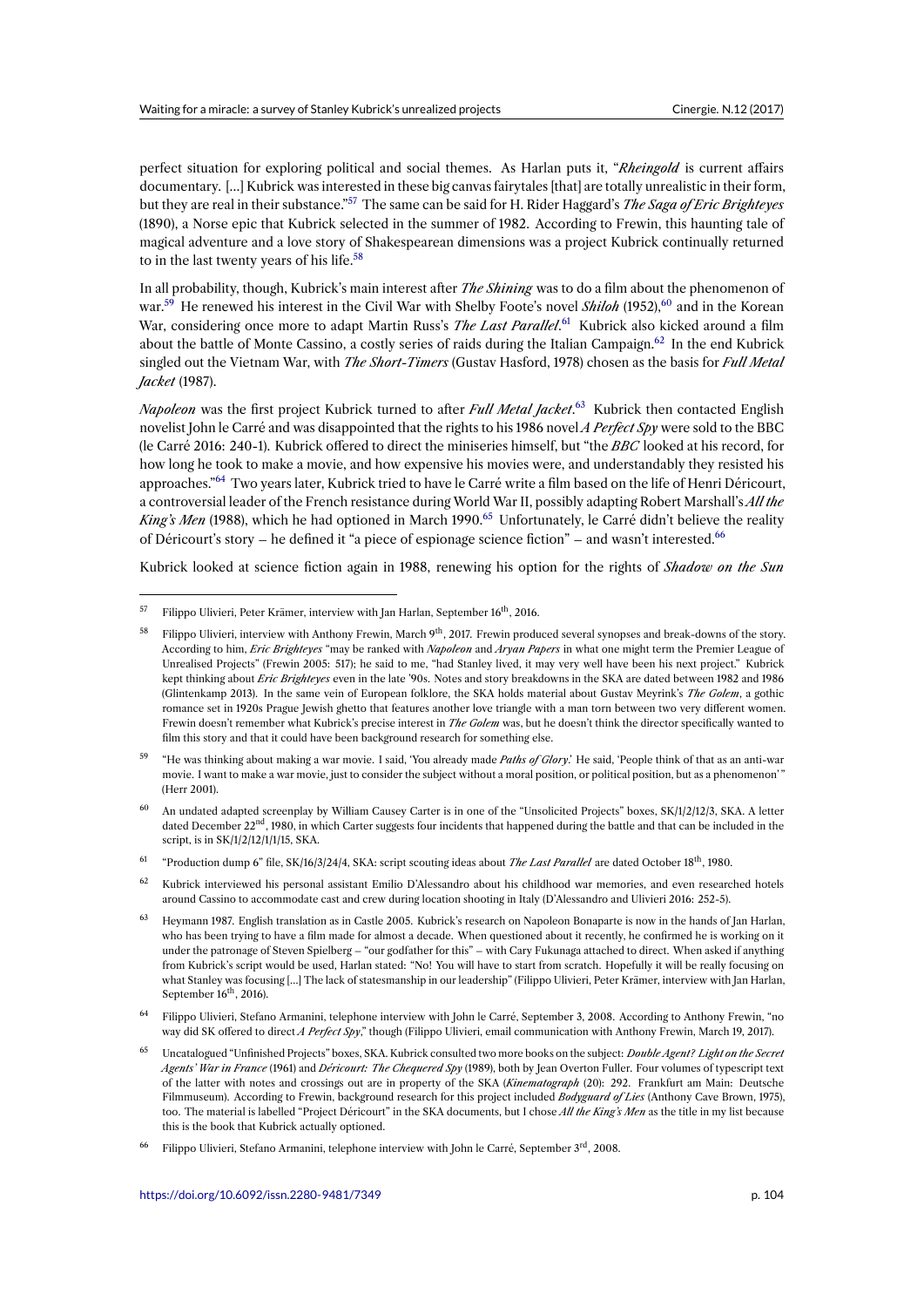(Odino 2018) and working with Aldiss on *Super-Toys* (Bakewell 1988). He also thought about making another war movie: according to Frewin, "SK thought highly of Curzio Malaparte's [World War II] novel *Kaputt* [1944] and spent a good few months pondering off and on how to turn it in to a film. Ditto Henri Barbusse's [World War I] novel *Under Fire: The Story of a Squad* [1916], though I kept telling him he should have a go at *Hell* [1908] instead."<sup>67</sup>

Finally, he considered a film about Caesar's invasion of England. As usual, Kubrick began the project by building a library (Frewin 2005: 517). "Stanley was interested in Caesar anyway," Frewin remembers, "as a statesman, military leader, [w](#page-10-0)riter, thinker…" – he was a man, like Napoleon, who changed history – "and he thought the invasion of England was particularly of interest."<sup>68</sup> The project didn't materialize and Kubrick reverted once more to previous interests.

Three projects engrossed the director in his last decade. After more work on *Super-Toys* with Aldiss in 1990 (Krämer 2015), the baton was passed to the han[ds](#page-10-1) of Ian Watson, who worked the entire year and produced two distinct treatments.<sup>69</sup> In 1992, Kubrick sought the help of Clarke to little success (McAleer 2013: Ebook loc. 8014) and worked on the story by himself until 1994, exchanging notes with Steven Spielberg up to 1996 (Krämer 2015). Parallel to this, in 1994 Sara Maitland was hired to bring more emotion and fairy-tale magic to the script (Struthers 2009), a job she concluded at the end of 1995 (Coffren 1999). The project was put on hold due to its technical com[pl](#page-10-2)exity, but it is important to note that none of the writers had the feeling that Kubrick was satisfied with their scripts.

Kubrick then decided to focus on *Traumnovelle*. He had renewed his interest in 1991,<sup>70</sup> but actually worked on the adaptation from 1994 onwards with Candia McWilliam, Sara Maitland and Michael Herr, and finally succeeded with Frederic Raphael, with whom he adapted it as *Eyes Wide Shut* (1999) (McWilliam 1999, Maitland 1999, Herr 2000: 17-9, Raphael 1999). This is actually a curious case: *Eyes Wide Shut* is the only film stemming from an obsession that Kubrick managed to make. At the end of our surv[ey](#page-10-3), we are confronted with the fact that having an obsession was not a guarantee of success – quite the opposite, one might say: with the exception of *Eyes Wide Shut*, the films that Kubrick did realize in this second phase had a relatively straightforward genesis from book to film, much like those he made with James B. Harris.

What caused increasingly long gaps between the films were diverse factors: new attempts to make the petprojects, time-consuming research for finding the right alternative book to adapt, and an extended period spent on writing and re-writing the screenplay – something shared by both the made and the unmade films – as if Kubrick was never fully satisfied with what he had on paper to the extent that he kept revising, restructuring or fine-tuning his scripts before, during and even after the shooting while he was editing. In his own jocular words, "The challenge is to find a way to write films with both the depth and the narrative power of *The Brothers Karamazov*" (Moraz 1980).

To better understand what went into finding a way to express one of Kubrick's obsessions, I will present in the next section what lay behind the third big project of the '90s, *Aryan Papers* – actually the tip of an enormous iceberg that floated around the director since the 1950s. Before that, I'd like to use my research to demonstrate that a number of projects often linked to Stanley Kubrick are in fact distortion of real facts or completely invented information.

 $67$  Filippo Ulivieri, email communication with Anthony Frewin, March 19<sup>th</sup>, 2017.

<sup>&</sup>lt;sup>68</sup> Filippo Ulivieri, email communication with Anthony Frewin, March 19<sup>th</sup>, 2017.

<sup>69</sup> Watson was contracted to write a 12,000-word story in a month, titled *Foxtrot*, and then hired on a weekly basis to work with Kubrick, a job that was concluded with a ninety-page treatment titled *Supertoys* (Filippo Ulivieri, email interview with Ian Watson, February  $23^{\text{rd}}$ , 2017).

<span id="page-10-3"></span><span id="page-10-2"></span><span id="page-10-1"></span><span id="page-10-0"></span>Filippo Ulivieri, telephone interview with Leon Vitali, December  $4<sup>th</sup>$ , 2010. It is interesting to note that Vitali believes "if one ever talks about a life-time project I think for Stanley this was it", something that echoes similar opinions expressed by others on *Napoleon*, *Aryan Papers*, and *Eric Brighteyes*.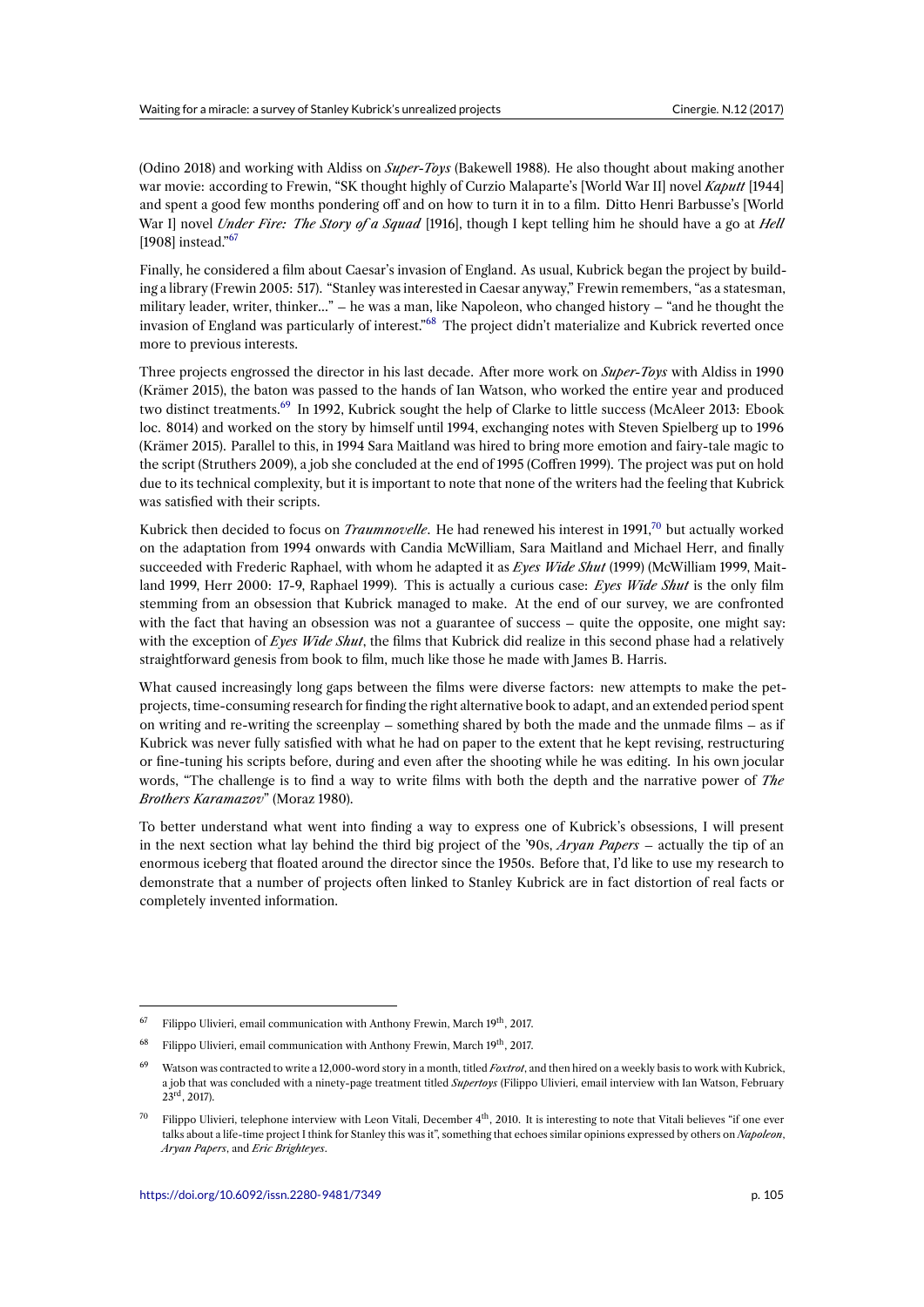# **3 Unreal unrealized projects**

Despite several rebuttals by Jan Harlan, there are two persistent rumors about Kubrick's interest in filming two best-selling books, *Perfume* (Patrick Süskind, 1985) and *Foucault's Pendulum* (Umberto Eco, 1988). The rumor about *Perfume* was already circulating in 1992, and a reporter from *Screen International* decided to reach Kubrick to set the record straight: the director replied and "confirmed that the rumors were just that. He said he has no idea who initiated the news and he has not read the novel" (Klady 1992).<sup>71</sup> According to an editor at Alfred A. Knopf who managed the rights to *Perfume*, Süskind himself may have been the source of the rumour when he stated he did not want the rights to be sold to anyone except Stanley Kubrick or Miloš Forman. The author did consent to sell them only in 2001 (Coeli 2006, Fleming 2001).

A similar thing happened when Umberto Eco signed a deal for *Foucault's Pendulum* with [Fin](#page-11-0)e Line Features: Kubrick and Forman's names were again reported as previously interested in the property. A few years later Eco himself confirmed Kubrick's interest in an interview (Dawtrey 2000, Padmanabhan 2005). According to Anthony Frewin, who remembers getting a copy of *Pendulum* in but can't remember Kubrick speaking about it, either "he didn't read it, or he read it but didn't like it. […] Publishers got a lot of mileage out of saying that Kubrick was interested [in one of their books]."<sup>72</sup> That may be the case with *Last Exit to Brooklyn* (Hubert Selby Jr., 1968), too, which was attached to Kubrick's name for the first time in a 1988 interview with producer Bernd Eichinger (Hamilton 1988), $^{73}$  who had just bought the rights and whose credits included another of Umberto Eco's novels, *The Name of the Rose* (1980). Frewin says *Last Exit to Brooklyn* was never mentioned to him and adds, "I don't think it's a novel that [wo](#page-11-1)uld have appealed to Stanley."<sup>74</sup>

Leonard J. Leff has claimed that [Ku](#page-11-2)brick turned down an offer to direct *The Pawnbroker* (Edward Wallant, 1961), a novel about a German-Jewish professor who tries to repress the memories of his time as a prisoner of theNazis, because he thought Rod Steiger, the actor attached to star, was not "[all](#page-11-3) that exciting" (Leff 1996).<sup>75</sup> In reality, Leff misattributed that quote to Kubrick. Letters held at the American Heritage Center, University of Wyoming, show that the unflattering comment about Steiger was made by John Boulting, an executive at British Lion to whom Kubrick forwarded a request from Roger Lewis, who was assembling the production. Kubrick recommended the project despite having not read the screenplay or even the book.<sup>76</sup>

Vincent LoBrutto reported that Christiane Kubrick prevented the director from making Terry Southern's *Blue Movie* (1970) (LoBrutto 1997: 329), but Southern himself has denied that Kubrick was ever interested.<sup>77</sup> John Baxter reported that Kubrick considered adapting a biography of Colette in 1991 (Baxter 19[77](#page-11-4): 360), without giving any source to back his claim: Frewin has never heard of it, but clarifies that Kubrick "thought Colette was an interesting writer and he read a number of Colette's novels. In fact, he was trying to get Vivian interested in turning one of them into a film, directed by her, in the late '70s."<sup>78</sup>

James B. Harris said to me that he was not interested in Boris Pasternak's *Doctor Zhivago* (1957) and Vladimir Nabokov's *Pale Fire* (1962), two properties I found mentioned in the press in connection with Harris-Kubrick Pictures (Parsons 1959, Knickerbocker 1962). He believes they b[ot](#page-11-5)h could have been fabricated stories for

- <sup>74</sup> Filippo Ulivieri, interview with Anthony Frewin, March 9<sup>th</sup>, 2017.
- <span id="page-11-1"></span><sup>75</sup> This book has then been therefore included in Geoffrey Cocks's list of Kubrick's unfinished projects (Cocks 2004: 158).
- <span id="page-11-2"></span>Letter, Stanley Kubrick to John Boulting, June 1st, 1962, and Boultings's reply, box 1, Roger Lewis Papers, #3216, American Heritage Center, University of Wyoming.
- <span id="page-11-3"></span><sup>77</sup> "Q: Was [Kubrick] ever interested in directing *Blue Movie*? A: No, when he first mentioned it, I assumed that he would be interested in directing it. But it turned out that he has a very ultra-conservative attitude to most things sexual" (Hill 1997: 395).
- <span id="page-11-5"></span><span id="page-11-4"></span><sup>78</sup> Filippo Ulivieri, interview with Anthony Frewin, March  $9^{th}$ , 2017.

<sup>71</sup> In fact, Kubrick might have read *Perfume*, as stated by his daughter Katharina on the *alt.movies.kubrick* forum in January 2004: "My mother and I are huge fans of the book, and we gave Stanley the tapes to listen to. We even suggested actors who might play the lead (Robert Carlyle). He liked it, but was pre-occupied at the time with his current project." Harlan confirmed to me Kubrick never considered it for a film and never inquired about the rights.

<span id="page-11-0"></span><sup>&</sup>lt;sup>72</sup> Filippo Ulivieri, interview with Anthony Frewin, March 9<sup>th</sup>, 2017.

<sup>&</sup>lt;sup>73</sup> The article merely states that "at different times, directors Brian De Palma and Stanley Kubrick hoped to bring [the novel] to the screen."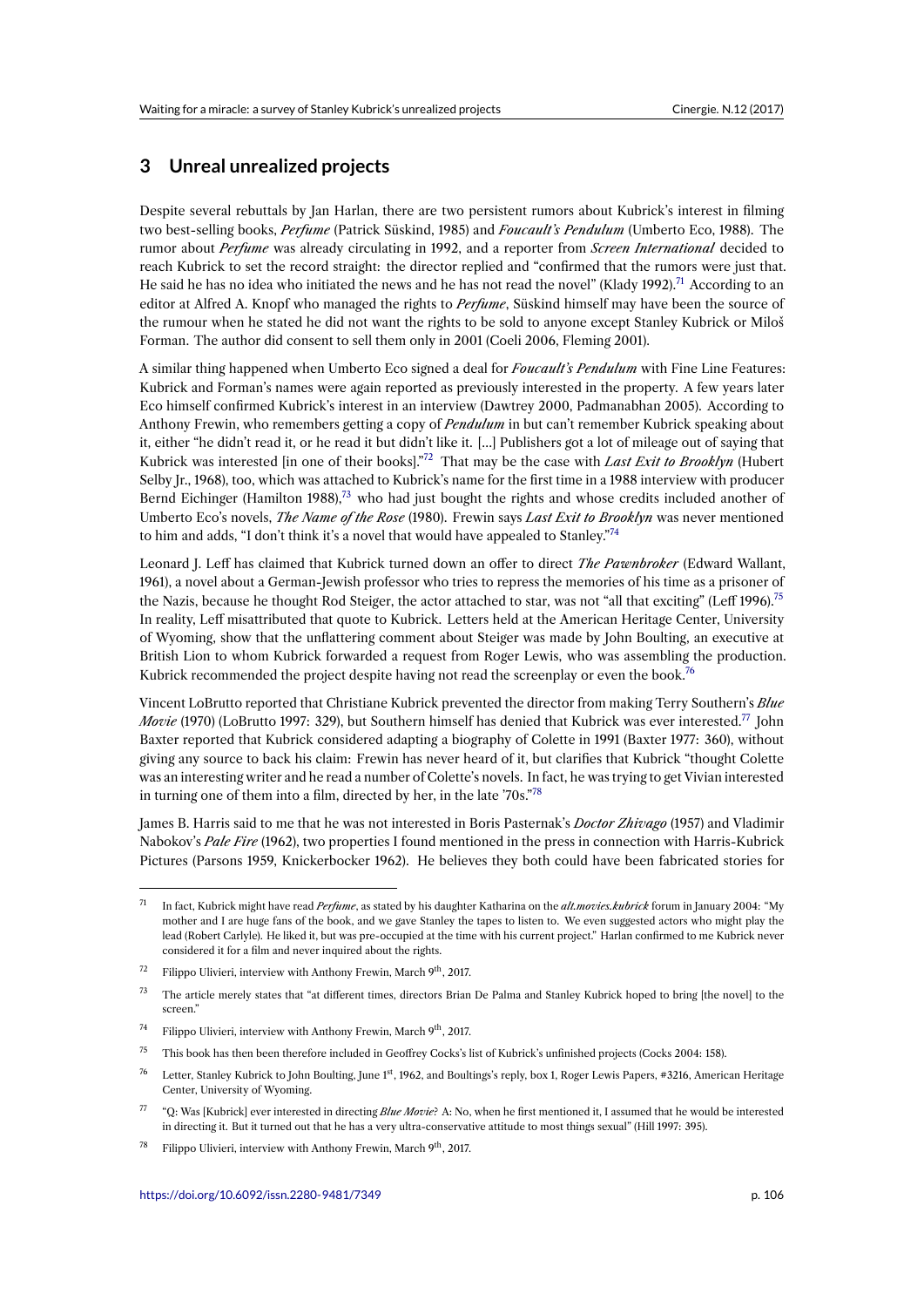publicity, especially the first one because it involved an offer of "one million capitalistic dollars [that] might [have] meant death for Boris Pasternak" who was "under what amount[ed] to house arrest since he won acclaim in the Free World."<sup>79</sup> "I have no recollection of making an offer for *Doctor Zhivago*," Harris told me, "I didn't have a million dollars anyway!"<sup>80</sup>

Finally, Kubrick's name has been repeatedly attached to a film version of *The Lord of the Rings* ( J.R.R. Tolkien, 1954-1955) starring [th](#page-12-0)e Beatles. In fact, he was simply sent the book in 1968 and did not want to do it.<sup>81</sup> Other unsolicited properties t[hat](#page-12-1) have been mentioned in connection with Kubrick include: *The Getaway* ( Jim Thompson, 1958) (Polito 1996: 428), *Sure Hand of God* (Erskine Caldwell, 1949),<sup>82</sup> *What's New Pussycat?* (Woody Allen, 1965) (Finstad 2005: 314),<sup>83</sup> *Myra Breckinridge* (Gore Vidal, 1967) (Lyons 1967), <sup>84</sup> *The Exorcist* (William Peter Blatty, 1971),<sup>85</sup> *A Piece of Bloody Cake* (Terry Southern, 1974),<sup>86</sup> *Sweeney Todd* (Steph[en](#page-12-2) Sondheim and Hugh Wheeler, 1979) (Smith 1980), a biographical screenplay about Edgar Allan Poe penned by Sylvester Stallone in the late 1980s (Smith 1989), a documentary about solitude in th[e e](#page-12-3)arly 1990s, $^{87}$  and three novels by John le Carré: *The Little Dru[mm](#page-12-4)er Girl* (1983) (Sisman 2015: 496),<sup>88</sup> *The Night Man[ag](#page-12-5)er* (1993)<sup>89</sup> and *The Tailor of Panama* (199[6\).](#page-12-6)<sup>90</sup> The only time Kubrick was enthused by a p[rop](#page-12-7)osal happened when he was offered a film for the United Nations in 1964: he struggled for months to find a suitable story anyway, and finally withdrew from the project (Adams 1964a, Adams 1964b, Odino 2018).

### **4 A film about Nazi Germany**

When questioned by French critic Michel Ciment about his attraction for Germany, Kubrick responded a bit hastily he just "share[d] the fairly widespread fascination with the horror of the Nazi period" (Ciment 1972), but my research shows otherwise. Kubrick manifested a distinct interest in World War II as early as 1958 when he reshaped *The German Lieutenant* by moving the experience Richard Adams went through during the Korean War to a German setting.<sup>91</sup> Simultaneously, Kubrick expressed "extreme interest" in directing *The Bridge at Remagen* (1957), Ken Hechler's factual account of the first American Army advance over the Rhine (Thompson 1958). The following year, when he was sent Cornelius Ryan's *The Longest Day* (1959), an account of D-Day from multiple perspectives, he reacted enthusiastically to it.<sup>92</sup> These properties were not pursued

- <sup>81</sup> According to O'Dell, Kubrick said the book was "unfilmable" and even deterred the Beatles from doing it (O'Dell 2002: 91-105).
- <span id="page-12-0"></span><sup>82</sup> Anon. ( July 27th, 1961). "Bufman Will Stage 'Sure Hand of God'." *Daily Variety* p. 4. Kubrick was sent a dramatization by Harry Essex.
- <span id="page-12-1"></span><sup>83</sup> Warren Beatty proposed Kubrick to direct Allen's script in November 1963.
- <span id="page-12-2"></span>84 Vidal's agent sent the manuscript to Kubrick.
- <span id="page-12-3"></span><sup>85</sup> "One by one the directors on the list were penciled out. Some had commitments that would keep them unavailable for almost a year. Arthur Penn was teaching at Yale. Stanley Kubrick could produce for himself, thank you kindly. And Nichols said he didn't want to hazard a film whose success might depend upon a child's performance" (Blatty 1974: 39).
- <span id="page-12-5"></span><span id="page-12-4"></span>86 Southern mailed a copy to Kubrick, who responded with a friendly and noncommittal "read with interest and pleasure and will advise" (Hill 2001: 216).

- <sup>90</sup> "Personal Library", SK/1/1, SKA.
- <sup>91</sup> *Kinematograph* (20): 292. Frankfurt am Main: Deutsche Filmmuseum*.*
- 92 Letter from Michael Mindlin, Jr. to Stanley Kubrick, December 7, 1959. SK/8/7/3, SKA.

<sup>&</sup>lt;sup>79</sup> Connolly, Mike (February 10<sup>th</sup>, 1959). Untitled. *Philadelphia Inquirer*: 25. According to the article, the film would have been a coproduction between Harris, Kubrick and Joshua Logan, distributed by Warner Bros.

 $80$  Filippo Ulivieri, telephone interview with James B. Harris, September  $29<sup>th</sup>$ , 2015.

<span id="page-12-6"></span><sup>87</sup> Anon. ( January 25th, 1991). Untitled. *Screen International*. "Stanley Kubrick and Ingmar Bergman are among the big names sought to direct six 52-minute documentaries on the subject of solitude."

<span id="page-12-7"></span><sup>&</sup>lt;sup>88</sup> Kubrick sent the novel back to le Carré with detailed technical notes correcting the mistakes in the weaponry mentioned in the novel.

<sup>89</sup> Stanley Kubrick Instagram profile. https://www.instagram.com/p/BKitKwhA0zu/?taken-by=stanleykubrick (last accessed 14-03-17).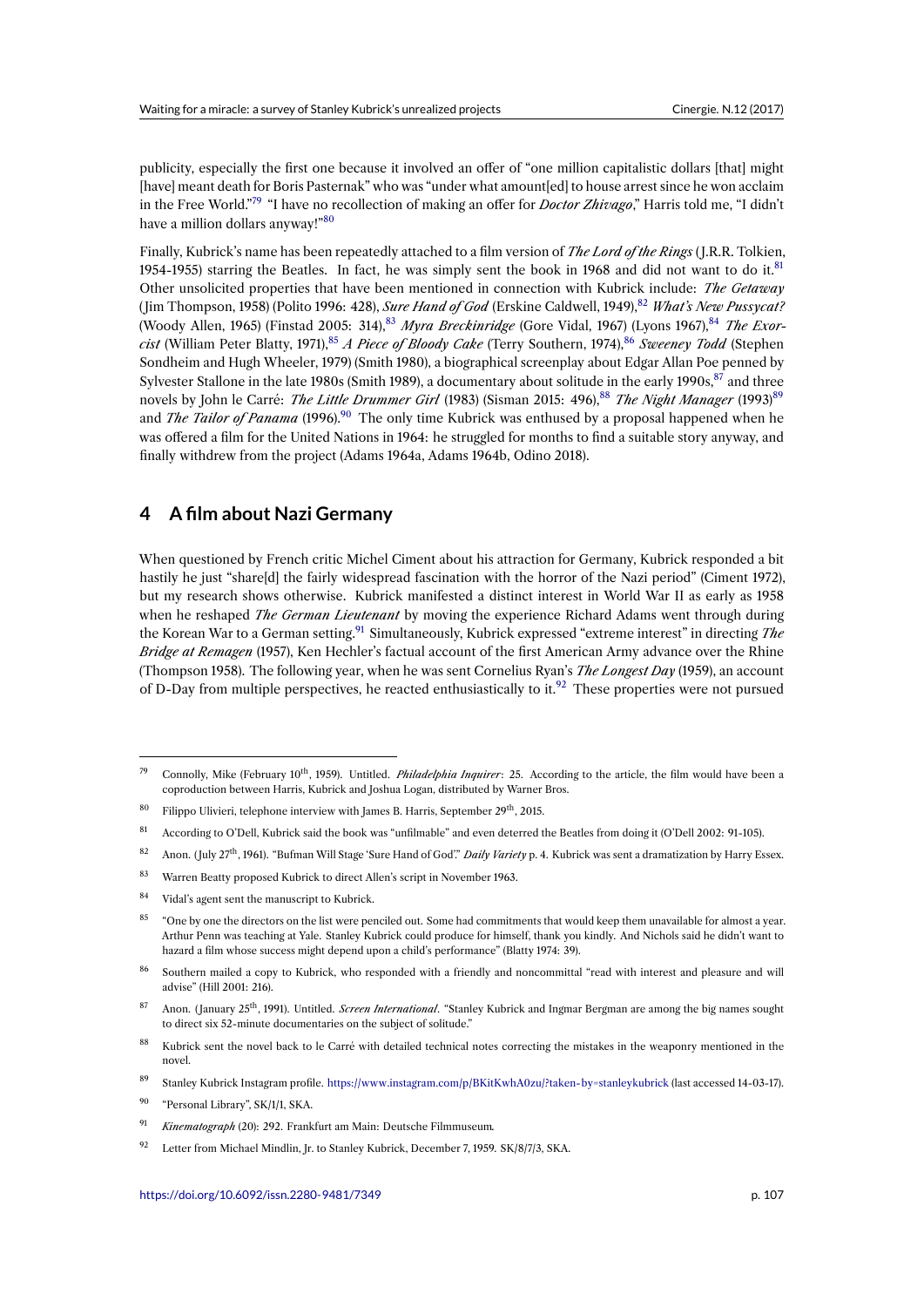further, though, neither was *Castle Keep*, a 1965 novel by William Eastlake about the Battle of the Bulge that *Variety* announced as Kubrick's next project in 1966 (Archerd 1966).<sup>93</sup>

Over the years, Kubrick's interest shifted specifically towards Nazi Germany and gradually the Holocaust. Contrary to his usual procedure, he didn't narrow his options. As Jan Harlan fittingly points out, "If you are an artist, and you want to think seriously about such a complex and fundame[nta](#page-13-0)lly incomprehensible phenomenon (…) then you go on many tracks. You don't decide anything beforehand, it's too complex."<sup>94</sup>

In 1970 one of his ideas was to do a film about show business people in the Third Reich. Kubrick, a film director himself and related to controversial filmmaker Veit Harlan through his wife Christiane, was interested in exploring how an artist might behave under such circumstances. "If I had been in [[Vei](#page-13-1)t's] position," Kubrick confessed to his wife, "what would I have done? If I had recognized it in time, would I have been afraid?" (Moeller 2008).

When I came into working with Kubrick – Jan Harlan says – he was very, very taken by the idea of using the UFA studio as a sort of backdrop, and he imagined that he would be having a production meeting with the director, and the script editor, and the designers, you know, 8 o'clock in the morning at Potsdam, and what have you, but everything under the guidance of Goebbels at the same time.<sup>95</sup>

Veit Harlan himself could have been the focus for this idea ( Jenny and Wolf 1999). Kubrick personally interviewed Harlan's actress wife Kristina Söderbaum to learn the details about working at UFA, and then sent Jan Harlan to Munich to talk to actor [M](#page-13-2)aximilian Schell. Frustratingly, nothing significant resulted from these attempts – "it was just meaningless," recalls Harlan.<sup>96</sup> Kubrick turned to the literature to seek information about the propaganda machine and asked Alexander Walker to find him people through his connections as a journalist. After suggesting a series of names, in the end Walker wondered if Kubrick had tried Leni Riefenstahl. "She would know, wouldn't she?" remarked Kubrick, "She'd know everything" (Walker 1970). As intriguing a possibility as it is, Kubrick in the end decided no[t to](#page-13-3) follow Walker's advice and, as far as we know, he did not contact Riefenstahl.<sup>97</sup> Not surprisingly, the tone of this film would have been black comedy. "You wouldn't go as far as they did in *The Producers* [Mel Brooks, 1968]," Kubrick told Walker, "but commercial Fascism ought to make a very amusing black farce."<sup>98</sup> The Strangelovian defusing of dramatic material to a scathing comedy is here very fitting: Kubrick even contacted Peter Sellers for this project.<sup>99</sup>

Aft[er](#page-13-4) briefly considering Stefan Zweig's The Royal Game (1941),<sup>100</sup> around June 1972 Andrew Birkin offered Kubrick the direction of his screen[pla](#page-13-5)y of Albert Speer's memoir *Inside the Third Reich: The Secret Diaries* (1970). Kubrick, although positively impressed by Birkin's script, "felt he [rea](#page-13-6)lly couldn't bring himself to make the movie. Why not? As though this should have been obvious, he said, 'Well – I'm Jewish.' "<sup>101</sup> Considering the similarities between Speer and Veit Harlan's positions in th[e Re](#page-13-7)ich's inner workings, it is difficult to take

<sup>93</sup> A war movie in the middle of the complex making of *2001: A Space Odyssey* would seem unlikely and one cou[ld e](#page-13-8)asily dismiss the news as an unsubstantiated rumor, but a letter in the Kubrick Archive shows that Kubrick was reading Paul Carell's book *Hitler Moves East 1941-1943* in 1964 (SK/11/9/75, SKA). Andrew Birkin, then a production assistant, shares a revealing anecdote: "When I was in German Southwest Africa (shooting plates for the Dawn of Man [February-May 1967]) and told [Kubrick] how much Nazi material was readily available in local bookshops, he asked me to buy up everything in sight – at MGM's expense!" (Filippo Ulivieri, email interview with Andrew Birkin, December 9<sup>th</sup>, 2016).

<span id="page-13-0"></span><sup>&</sup>lt;sup>94</sup> Filippo Ulivieri, Peter Krämer, interview with Jan Harlan, September 16<sup>th</sup>, 2016.

<sup>&</sup>lt;sup>95</sup> Filippo Ulivieri, Peter Krämer, interview with Jan Harlan, September  $16<sup>th</sup>$ , 2016.

<sup>&</sup>lt;sup>96</sup> Filippo Ulivieri, Peter Krämer, interview with Jan Harlan, September 16<sup>th</sup>, 2016.

<span id="page-13-1"></span><sup>&</sup>lt;sup>97</sup> Filippo Ulivieri, Peter Krämer, interview with Jan Harlan, September 16<sup>th</sup>, 2016.

<span id="page-13-2"></span><sup>98</sup> Walker, Alexander (undated). "Kubrick – General Observations at Abbots Mead." Gemona (Udine): Fondo Walker, Cineteca del Friuli.

<span id="page-13-4"></span><span id="page-13-3"></span><sup>&</sup>lt;sup>99</sup> "Next year, I'm going to work again with Stanley Kubrick on a story about Goebbels and the Nazi party during World War II. It's a project that Stanley wants very much to do" (Siskel 1971).

<span id="page-13-5"></span><sup>&</sup>lt;sup>100</sup> This is confirmed by both Frewin and Jan Harlan.

<span id="page-13-8"></span><span id="page-13-7"></span><span id="page-13-6"></span><sup>&</sup>lt;sup>101</sup> Filippo Ulivieri, email interview with Andrew Birkin, December  $9<sup>th</sup>$ , 2016.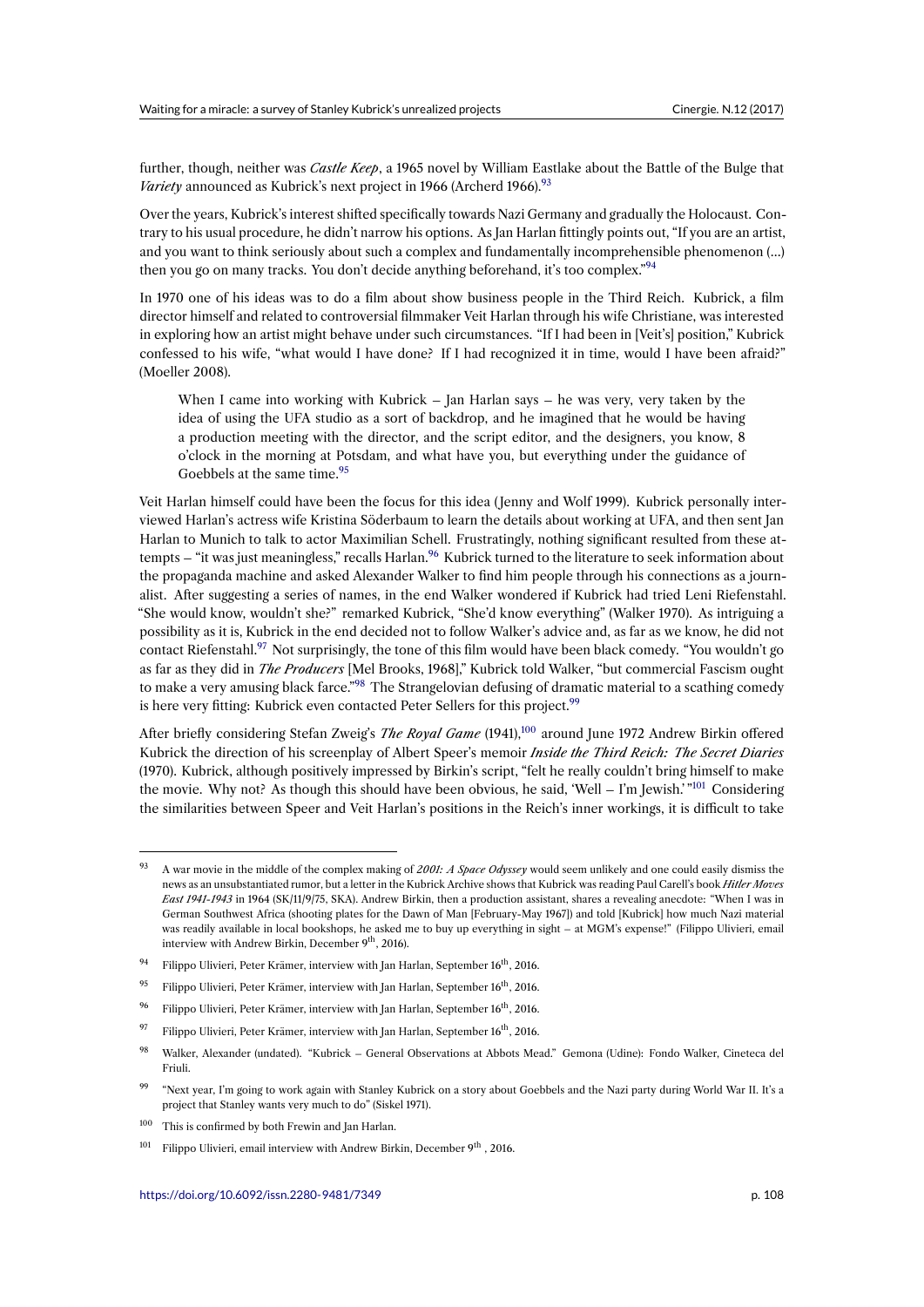Kubrick's remark as genuine.<sup>102</sup> Birkin himself believes it "might have been a convenient excuse, either because he thought the script not good enough, or that he was about to embark on *Barry Lyndon.*" <sup>103</sup> Whatever the reason, as he had done with Michel Ciment, Kubrick decided not to reveal his intentions.

Veit Harlan was not the onlys[ou](#page-14-0)rce of inspiration Kubrick had in his family. Fifty loose pages from a novelistic treatment form part of the Stanley Kubrick Archive: they tell the story of an 11-year-old Germa[n g](#page-14-1)irl who, in 1943, leaves boarding school in Germany to live with her parents in Amsterdam, where she gradually becomes aware of the persecution of Jews (Krämer 2016). This story is remarkably similar to Christiane Kubrick's own childhood experience: her parents, visiting members of the German Theater, discovered in horror that both the apartments they were given by the Nazi occupation government in The Hague had belonged to Jewish families that were deported in Poland (Cocks 2004: 71-3). The undated treatment changes names and character details, but otherwise it is a deliberate narrative rendering of Christiane's family story: two handwritten notes are even addressed to her.<sup>104</sup>

Jan Harlan confirms a second thread of interest for Kubrick was how daily lives in Germany were affected by the Nazi regime. This is also expressed in a project a Warner Bros. executive described in December 1970:

Stanley wants to do [a p](#page-14-2)icture dealing with the basic reasons and motivations of the German people caught up in the rush of German militarism; to follow a group of characters from the time of Hitler's rise to power, through the period of the war, to the advent of Neo-Nazi-ism and presentday Germany. The only source material that even slightly touches on this period in dramatic form that Stanley finds stimulating is Hans Helmut Kirst's NIGHT OF THE GENERALS. I doubt whether we are going to find any basic source material covering the vast area that Stanley wishes to encompass which, at the same time, tells a definitive story. […] I think that unless we get very lucky with a specific book, our best bet will be to bring in someone like Kirst, have him work with Stanley for a while and go into a treatment, and then have a screenwriter work with them both from thereon in.<sup>105</sup>

Still lacking the elusive specific book or even a good story, in 1976 Jan Harlan tried to do exactly what the Warner Bros. executive had proposed and suggested Isaac Bashevis Singer to Kubrick.<sup>106</sup> Harlan was promptly dispatched to New York to [ask](#page-14-3) the writer "to write an original Shakespearean-type drama with the Holocaust on the background. [Singer] looked at me, quite seriously, and said, 'Well, that's a huge problem, I don't know the first thing about it.'<sup>"107</sup> Kubrick understood Singer's implication, but felt a bit chastised by the suggestion that only first-hand experience empowered an artist to address this topic (Harlan 20[05:](#page-14-4) 509).

After *The Shining*, Kubrick's interest in Nazi Germany rose again, but with a much bleaker tone: talking with Michael Herr about the [ma](#page-14-5)ssive *The Extermination of the European Jews* by Raul Hilberg (1961), he said what he most wanted to do was a film about the Holocaust, "but good luck putting all of *that* into a two-hour movie" (Herr 2000: 7). Another problem that Kubrick saw was that "to make a truly accurate film about the Holocaust, the film would be unwatchable."<sup>108</sup> This view was shared by Hilberg himself, who proposed an oblique approach and offered the story of Adam Czerniakow, the Jewish leader of the Warsaw Ghetto who was forced by the Germans to select Jews for deportation (Cocks 2013).<sup>109</sup> Kubrick didn't like this idea, nonetheless

- <span id="page-14-3"></span><span id="page-14-2"></span><sup>106</sup> Filippo Ulivieri, Peter Krämer, interview with Jan Harlan, September 16<sup>th</sup>, 2016.
- <sup>107</sup> Filippo U[livieri, Peter Krämer, interview with Jan Harlan, September 16](http://www.julienslive.com/m/lot-details/index/catalog/142/lot/58869/STANLEY-KUBRICK-UNFINISHED-PROJECTS-FILE)<sup>th</sup>, 2016.
- <sup>108</sup> [Filipp](http://www.julienslive.com/m/lot-details/index/catalog/142/lot/58869/STANLEY-KUBRICK-UNFINISHED-PROJECTS-FILE)o Ulivieri, interview with Anthony Frewin, March  $9<sup>th</sup>$ , 2017.
- <span id="page-14-7"></span><span id="page-14-6"></span><span id="page-14-5"></span><span id="page-14-4"></span><sup>109</sup> Hilberg later published this diary (Hilberg 1999).

<sup>&</sup>lt;sup>102</sup> In fact, Speer's story was even less problematic than V[eit H](#page-14-6)arlan's: Speer maintained his ignorance of the Final Solution in his memoir, but when challenged on the topic by the producers of the film, he was in fact prepared to admit that he might be losing his memory, something Harlan never did (Filippo Ulivieri, email interview with Andrew B[irki](#page-14-7)n, December 9<sup>th</sup>, 2016)

 $103$  Filippo Ulivieri, email interview with Andrew Birkin, December 9<sup>th</sup>, 2016.

<span id="page-14-0"></span><sup>104</sup> Uncatalogued "Unfinished Projects" boxes, SKA.

<span id="page-14-1"></span><sup>&</sup>lt;sup>105</sup> Dan Rissner letter to John Calley, cc to Ted Ashley, Fred Weintraub, and others December 22<sup>nd</sup>, 1970. Part of John Calley estate auction. http://www.julienslive.com/m/lot-details/index/catalog/142/lot/58869/STANLEY-KUBRICK-UNFINISHED-PROJECTS-FILE (last accessed 15-03-17). Kubrick was sent all the novels by Kirst, and material by Peter Weiss, Rolf Hochhuth and Günter Grass.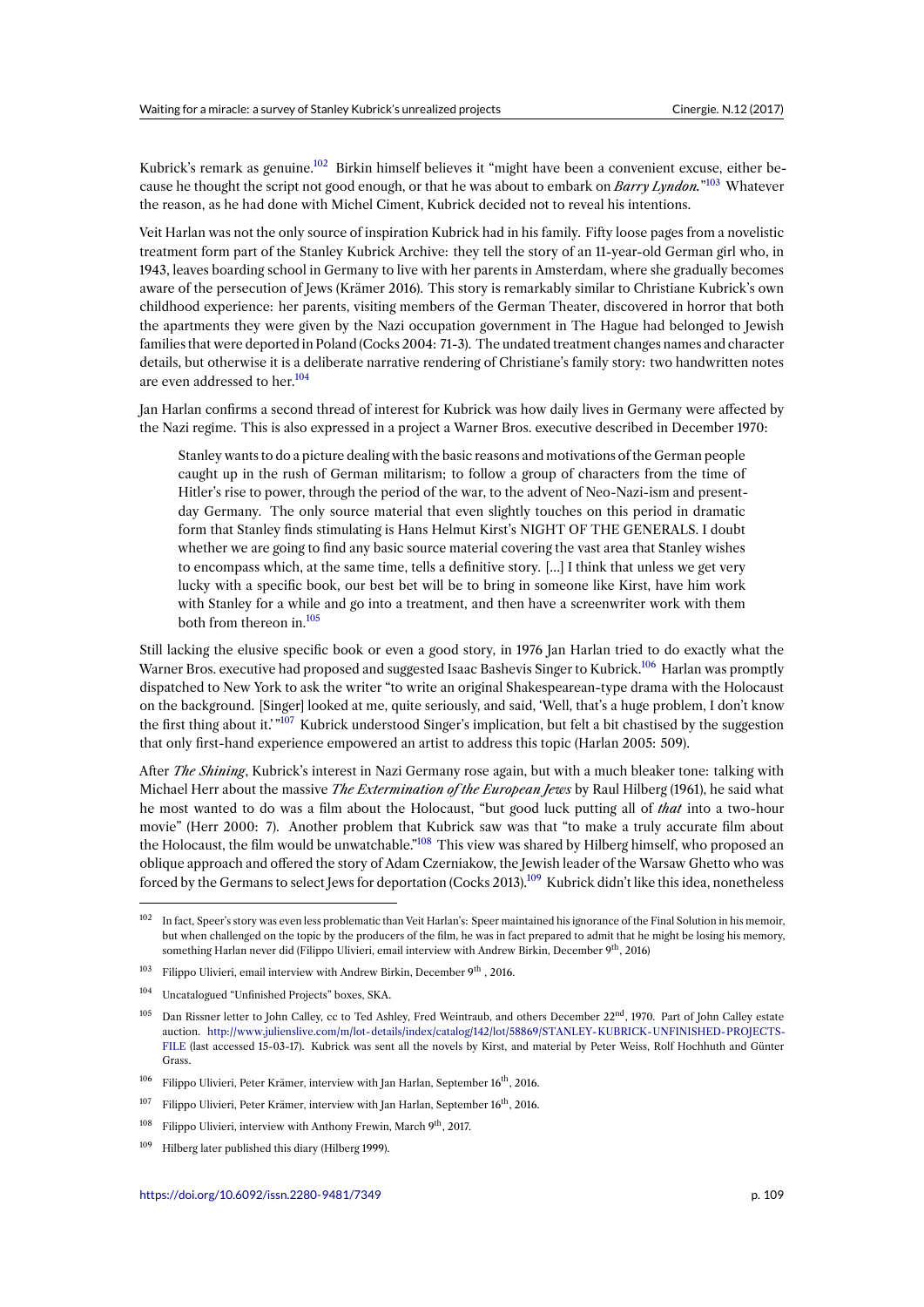Frewin remembers doing a lot of research about the Ghetto uprising, finding "quite a few historical accounts about the Warsaw Ghetto, and memoirs of Jewish partisan fighters […] that were written in Yiddish," and having them translated into English.<sup>110</sup> More research involved a bookseller who in August 1981 sent Kubrick a list of twenty novels inspired by the Holocaust, apologizing for not being able to find any diaries written by Nazi leaders or sympathizers (Krämer 2015).

Thomas Keneally's *Schindle[r's](#page-15-0) Ark* (1982) offered another indirect possibility but didn't pass Kubrick's judgment.<sup>111</sup> After briefly considering *Swing Under the Nazis* (1985), a collection of tales of cultural resistance in Western Europe fought with drums, horns, and guitars $112 -$  an almost optimistic counterpart to the stories of ruined lives in Germany – perhaps as a reaction to Bashevis Singer's remark, Kubrick began perusing autobiographical accounts of Holocaust survivors, including Jerzy Kosinski's *The Painted Bird* (1965)<sup>113</sup> and Primo Levi's *[If](#page-15-1) This is a Man* (1947) (Aragno 1999: 28).<sup>114</sup> In the end it was Michael Herr who made the suggestion that met Kubrick's demands when he sent him Louis [Be](#page-15-2)gley's *Wartime Lies* (1991) in bound galleys. "There was an element of autobiography here," Jan Harlan remembers, "Louis Begley was that little boy himself. So Stanley felt encouraged again."<sup>115</sup> Kubrick optioned the book and started adapting it under thet[itle](#page-15-3) *Aryan Papers*. When he abandoned the project in Nove[mbe](#page-15-4)r 1993, despite two years of intense work,<sup>116</sup> he still didn't have a proper script (Loewy 2004).<sup>117</sup>

# **5 A magical blend**

Plot was not enough. Obsession was not enough. A strong story was often not enough either. Kubrick's decision making process was really complex:

The plot is the most artificial aspect of a story: it would be much more real if it didn't have a plot, for life doesn't seem to go in the form of plots. But it does seem to be a concession […] You have to keep people's attention – an obvious thing to say, but I think that sometimes, particularly in film that have a more serious purpose, that point is lost. […] I don't really start anything until I find a story that seems to have enough obsessional quality about it for me in order to want to go ahead with it. […] Of course, if the plot, by some miraculous accident of fate and talent on the part of the writer, happens to illuminate the theme and offer valid and interesting ways of exploring sub-themes within the plot then you have the magical ingredients with which you can do something really interesting. […] I always seem to wind up with a story that lends itself to serving as a springboard to do all the things that you really want to do. (Walker 1970)

"The whole problem is finding a story," Kubrick summarized (Heymann 1987). "A good story is a bizarre blend. It has to keep the public's interest sharp, without betraying the ideas, the philosophy and the theme of the story" (Halberstadt 1987, my translation). It must also develop enough of an obsessional quality for Kubrick to

 $110$  Filippo Ulivieri, interview with Anthony Frewin, March 9<sup>th</sup>, 2017.

<sup>&</sup>lt;sup>111</sup> According to Frewin, Kubrick read the novel but was not so enthusiastic about it: he shared and echoed Hilberg's searing opinion, that *Schindler's Ark* "is about success." The book rights were bought by Universal Pictures with Steven Spielberg attached to direct (Maslin 1982).

<span id="page-15-0"></span><sup>112</sup> Kubrick preferred title for this adaptation would have been *Dr. Jazz* (Frewin 2005: 517, Huges 2013).

<span id="page-15-1"></span><sup>&</sup>lt;sup>113</sup> Filippo Ulivieri, interview with Anthony Frewin, March 9<sup>th</sup>, 2017.

<sup>114</sup> *If This is a Man* was first published in English in 1959.

<span id="page-15-2"></span><sup>&</sup>lt;sup>115</sup> Filippo Ulivieri, Peter Krämer, interview with Jan Harlan, September 16<sup>th</sup>, 2016.

<span id="page-15-4"></span><span id="page-15-3"></span><sup>116</sup> Kubrick left 147 boxes of location research from Austria, Czech Republic, Denmark, East Germany, Hungary, Ireland, Poland and Slovakia; 113 boxes of research materials including German illustrated magazines from the late '30s and '40s (probably costume, prop and set dressing research), 72 boxes of photographs taken from books about World War II arranged by various subjects in relation to the film; photographs and research into securing props and equipment including military hardware; prepared scene breakdowns and a draft shooting schedule and prepared draft budgets. The material totals 272 boxes (SK/18/2, SKA). Kubrick had also already casted the main characters and had gone so far as to do costume test shots of Johanna ter Steege.

<sup>117</sup> Jan Harlan confirms Kubrick "was not happy with his script. His script should not even be read" (Filippo Ulivieri, Peter Krämer, interview with Jan Harlan, September  $16<sup>th</sup>$ , 2016).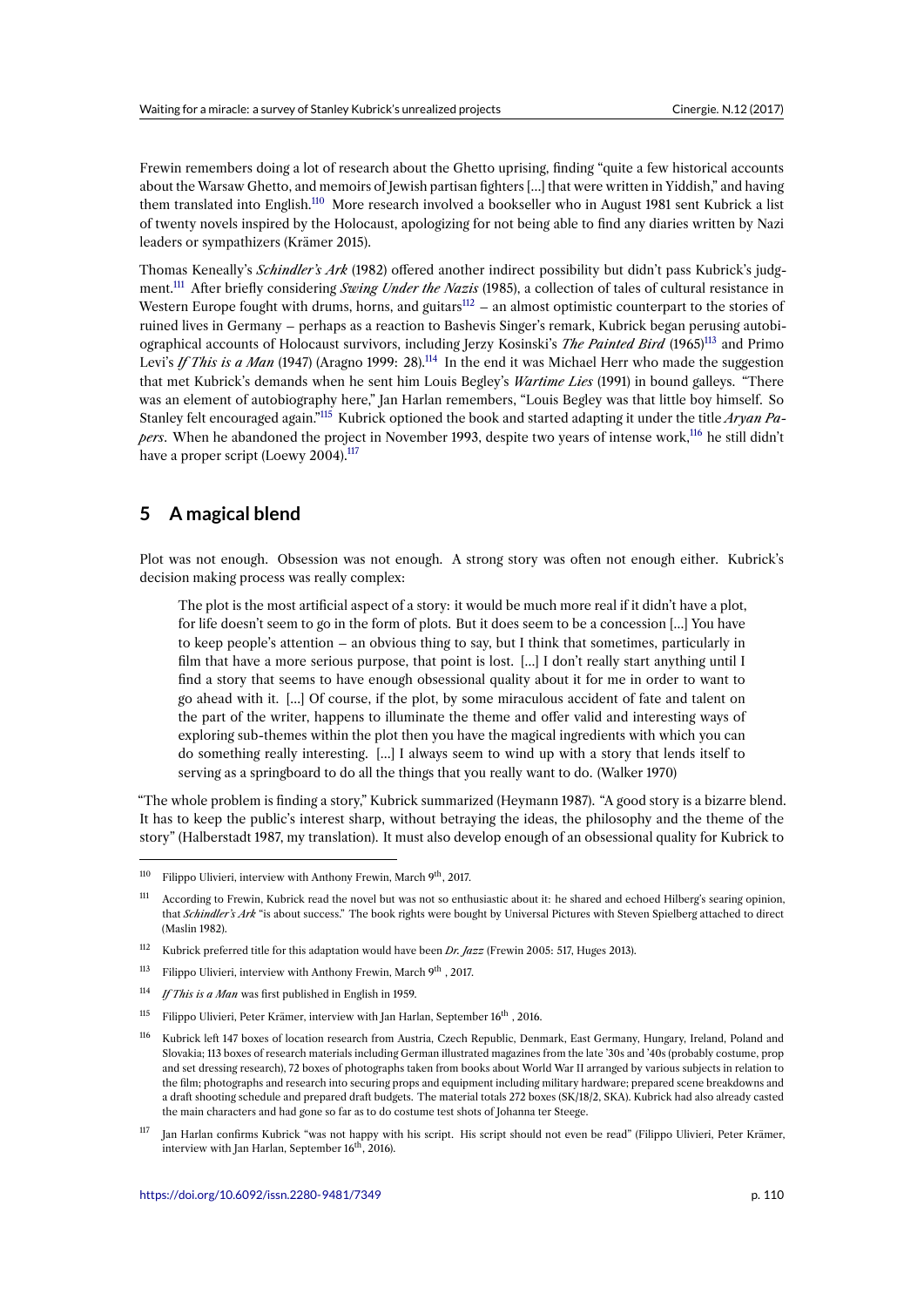set him in motion. It should then lend itself to being a starting point to fulfill his existing ambitions. No wonder he believed "Good stories are rare. Good stories which can be made into a film are even more rare – they are in a way miraculous" (Hopf 1987, my translation). No wonder he made only thirteen films out of around seventy stories and obsessions, either. The longer and longer lapse between his films, he once said, "just shows how long it takes me to fall in love with a story" (Halberstadt 1987). When Kubrick tried to explain what he sought in a new subject, he deliberately used words that suggest something inexplicable: magic, miracle, love. "So, finding a good story that would make a good film is really a miracle. When this miracle comes along, I make a film. But how can one create a miracle? I haven't managed to do that yet…" (Halberstadt 1987).

# **Films and Projects**

| Fear and Desire (1951-53) [Directed]   | Three of a Kind (1959)              |
|----------------------------------------|-------------------------------------|
| Killer's Kiss (1954-55) [D]            | Lolita (1958-1962) [D]              |
| The Killing (1955-56) [D]              | La Fête (1960)                      |
| The Snatchers (1955)                   | From Russia, With Love (1961)       |
| The Killer Inside Me (1955)            | Notes on a Dark Street (1962)       |
| So Help Me God (1955)                  | Ned Kelly gang (1962)               |
| The Down Slope (1956)                  | Seven Days in May (1962)            |
| Love in a Dry Season (1956)            | The Reckless Moment (1960s)         |
| Lunatic at Large (1956)                | Dr. Strangelove (1961-1964) [D]     |
| The Burning Secret (1956)              | The Passion Flower Hotel (1963)     |
| Natural Child (1956)                   | Shadow on the Sun (1963)            |
| The Death of a Bachelor (1956)         | 2001: A Space Odyssey (1964-68) [D] |
| The Unfaithful Wife (1956)             | Castle Keep (1966)                  |
| The Blind Mirror (1956)                | Napoleon (MGM, 1967-68)             |
| Paths of Glory (1956-57) [D]           | Traumnovelle (1968-71)              |
| TV series on Operation Mad Ball (1957) | Napoleon (UA, 1969)                 |
| I Stole \$16,000,000 (1957-58)         | A Clockwork Orange (1970-71) [D]    |
| Beau Geste (1958)                      | Napoleon (WB, 1970-72)              |
| The Virginia Riders (1958)             | Nazi Germany                        |
| The Last Parallel (1958)               | Nazi film industry (1970-71)        |
| One-Eyed Jacks (1958)                  | The Night of the Generals (1970)    |
| Sick, Sick, Sick (1958-59)             | Girl in Nazi-Occupied Holland       |
| The German Lieutenant (1958-59)        | The Royal Game (1970s)              |
| Spartacus (1959-60) [D]                | Barry Lyndon (1973-75) [D]          |
| Henderson and the Rain King (1959)     | Traumnovelle (1976)                 |
| The Lion (1959)                        | Night Drop (1976)                   |
| Laughter in the Dark (1959)            | Napoleon (TV series, late '70s)     |

https://doi.org/10.6092/issn.2280-9481/7349 p. 111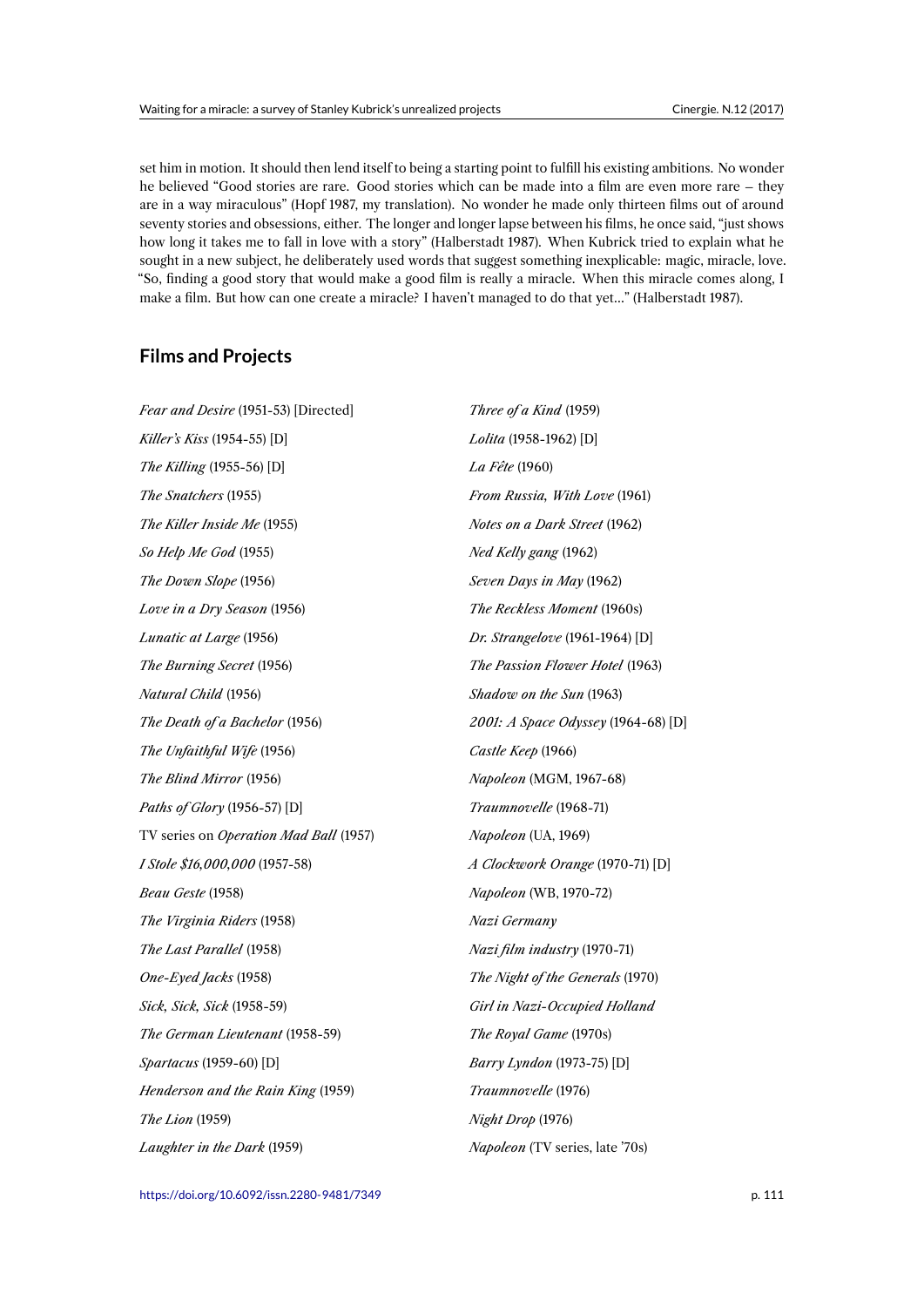| <i>The Ring of the Nibelung</i> (early '80s)    |
|-------------------------------------------------|
| <i>Eric Brighteyes</i> (1982-86)                |
| Full Metal Jacket (1983-87) [D]                 |
| <i>Dr. Jazz</i> (1985)                          |
| <i>A Perfect Spy</i> (1986)                     |
| <i>Napoleon</i> (1987)                          |
| <i>Caesar's invasion of England</i> (late '80s) |
|                                                 |
| <i>Shadow on the Sun</i> (1988)                 |
| Kaputt (1980s)                                  |
| Under Fire: The Story of a Squad (1980s)        |
| <i>Super-Toys</i> (1988-1990)                   |
| All the King's Men (1990)                       |
| A.I. Artificial Intelligence (1990-95)          |
| Aryan Papers (1991-93)                          |
| <i>Eyes Wide Shut</i> (1994-99) [D]             |
|                                                 |

## **References**

Adams, Val (April 9th, 1964a). "6 Dramas on U.N. Planned for TV." *The New York Times*: 63.

Adams, Val (August 18<sup>th</sup>, 1964b). "Serling Play to Begin U.N. TV Series." *The New York Times*: 63.

Aldiss, Brian (2001). "Foreword: Attempting to Please." In *Supertoys Last All Summer Long and Other Stories of Future Time*. London: Orbit.

Alpert, Don (9 February 1964). "What Makes Kubrick Laugh? It's the Bomb." *Los Angeles Times*, 34: 6-7.

Aragno, Riccardo (1999). *Kubrick: Storia di Un'Amicizia*. Torino: Schena.

Archerd, Army (February 6<sup>th</sup>, 1959). "Just for Variety." *Daily Variety*: 2.

Archerd, Amy (August 19<sup>th</sup>, 1966). "Just for Variety." *Daily Variety*: 2.

Bakewell, Joan (May 29th, 1988). "Bakewell's View." *Sunday Times*: 1.

Bauer, Erik (March-April 2000). "Don't Tread on Me: An Interview with John Milius." *Creative Screenwriting* 7(2).

Baxter, John (1977). *Stanley Kubrick: A Biography*. New York: Carrol & Graf.

Bean, Robin ( June 1963). "How I Learned to Stop Worrying and Love the Cinema." *Films and Filming*: 12-3.

Biswell, Andrew (2005). *The Real Life of Anthony Burgess*. London: Picador.

Blatty, William Peter (1974). *William Peter Blatty on The Exorcist from Novel to Film*. Bantam.

Carr, Coeli (November 28<sup>th</sup>, 2006). "Adapting Patrick Süskind's 'Perfume' to the Screen." *The New York Times*. http://www.nytimes.com/2006/11/28/arts/28iht-perfume.html (last accessed 31-07-17).

Castle, Alison (2005). *The Stanley Kubrick Archives*. Cologne: Taschen.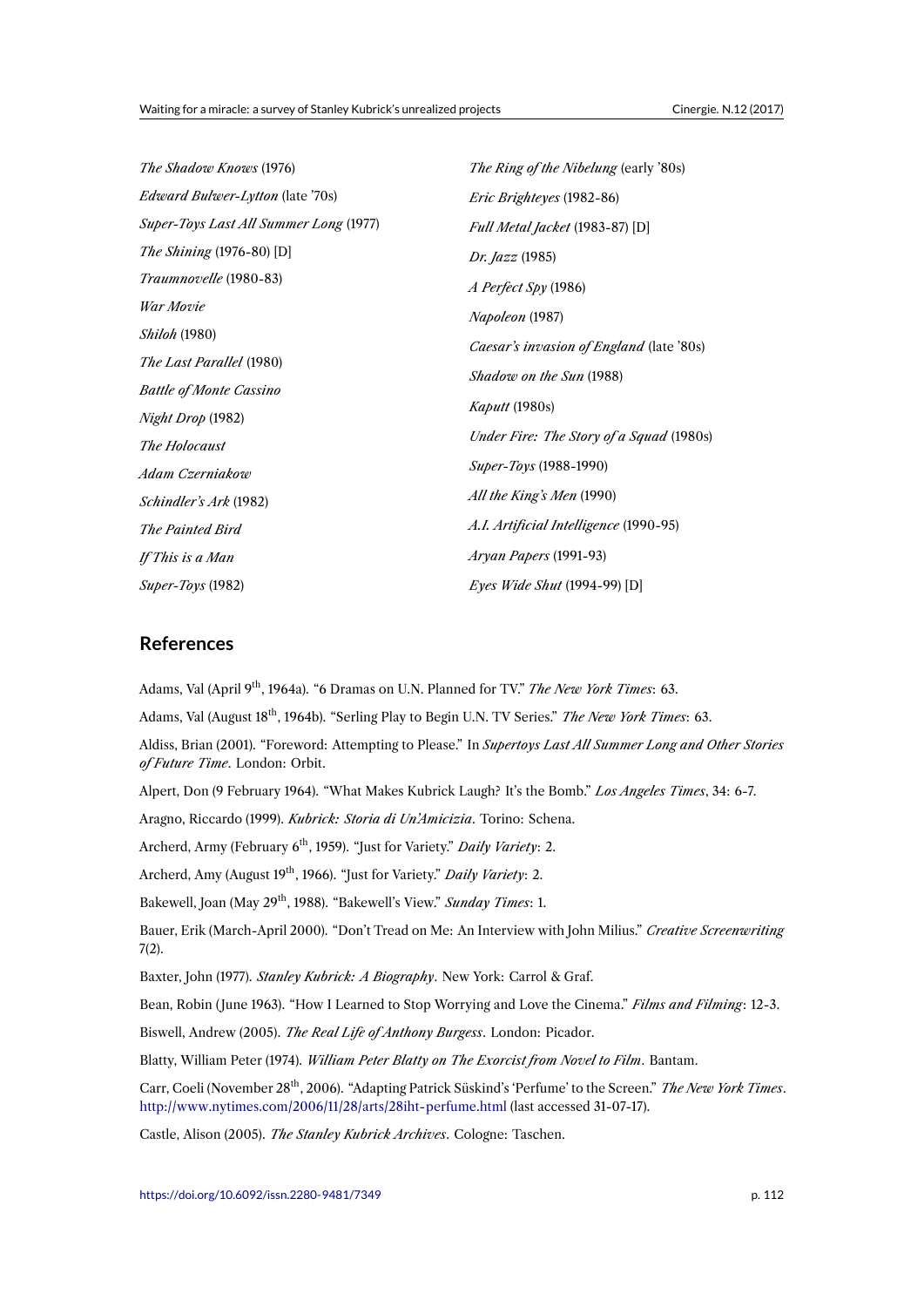Chapman, C. Stuart (2006). *Shelby Foote. A Writer's Life*. Jackson: University Press of Mississippi.

Chase, Chris (November 6th, 1981). "At the Movies: Films that Don't Move, but Do Work." *The New York Times*: C13.

Ciment, Michel ( June 1972). "Entretien avec Stanley Kubrick sur 'A Clockwork Orange'." *Positif* : 29.

Ciment, Michel (October 18th, 1980). "Oui, il y a des revenants." *L'Express*: 29.

Cocks, Geoffrey (Winter-Spring 2013). "Indirect by Kubrick." *Post Script – Essays in Film and the Humanities* 32(2).

Cocks, Geoffrey (2004). *The Wolf at the Door: Stanley Kubrick, History & the Holocaust*. New York: Peter Lang.

Coffren, John (8 August 1999). "Kubrick's Unfinished Return to the Future." *The Sun*: 5F.

Coleman, Carter, Donald Faulkner and William Kennedy (Summer 1999). "The Art of Fiction No. 158: Shelby Foote." *The Paris Review*.

D'Alessandro, Emilio and Filippo Ulivieri (2016). *Stanley Kubrick and Me: Thirty Years at His Side*. New York: Arcade.

Dawtrey, Adam (May 19th, 2000). "Eco's Pendulum Swings to Fine Line." *Daily Variety*: 7.

Douglas, Kirk (2012). *I Am Spartacus! Making a Film, Breaking the Blacklist*. New York: Open Road.

Elliot, David (February 24<sup>th</sup>, 1972). "The Musicals Didn't Kill Us–Youth Films Did: Studio Head." *Boston Globe*: 57.

Feeley, Gregory ( July 18th, 1999). "The masterpiece a master couldn't get right." *The New York Times* https: //partners.nytimes.com/library/film/071899kubrick-ai.html (last accessed 31-07-17).

Finstad, Suzanne (2005). *Warren Beatty: A Private Man*.

Fleming, Michael ( January 9th, 2001). "Dollars & Scents." *Daily Variety* p. 1.

[Frewin, Anthony \(2005\). "Writers, Writing, Reading." In](https://partners.nytimes.com/library/film/071899kubrick-ai.html) *The Stanley Kubrick Archives*, edited by Alison Castle. Cologne: Taschen.

Glintenkamp, Pamela (2013). "The Stanley Kubrick Archive Oral History Project: Finding and Developing the Story." https://www.youtube.com/watch?v=Lx49KEJxUF0 (last accessed 14-03-17).

Godbout, Oscar (September 13<sup>th</sup>, 1958). "Lolita bought by screen team." *The New York Times*: 10.

Goldstein, Patrick (March 11<sup>th</sup>, 1990). "Hardboiled Hollywood." Los Angeles Times: 92.

Halber[stadt, Michèle \(October 1987\) "Kubrick, enfin!"](https://www.youtube.com/watch?v=Lx49KEJxUF0) *Premiere*: 156.

Hamilton, Denise (March 11<sup>th</sup>, 1988). "From the Shadows, a Legend Reappears." *Los Angeles Times*: G1.

Herr, Michael (2001). *Stanley Kubrick: A Life in Pictures*. In *Stanley Kubrick: A Life in Pictures*, edited by Jan Harlan.

Harlan, Jan (2005). "From *Wartime Lies* to 'Aryan Papers'." In *The Stanley Kubrick Archives*, edited by Alison Castle. Cologne: Taschen.

Harris, James B. (September 1999). "Partenaires, amis, complices." *Les Inrockuptibles.* Hors Series: 83.

Heymann, Danièle (October 20<sup>th</sup>, 1987). "Le Vietnam de Stanley Kubrick." *Le Monde*: 17.

Herr, Michael (2000). *Kubrick*. New York: Grove Press.

Hilberg, Raul (1999). *The Warsaw Diary of Adam Czerniakow: Prelude to Doom*. Chicago: Ivan R. Dee.

Hill, Lee (2001). *A Grand Guy: The Art and Life of Terry Southern*. New York: Harper.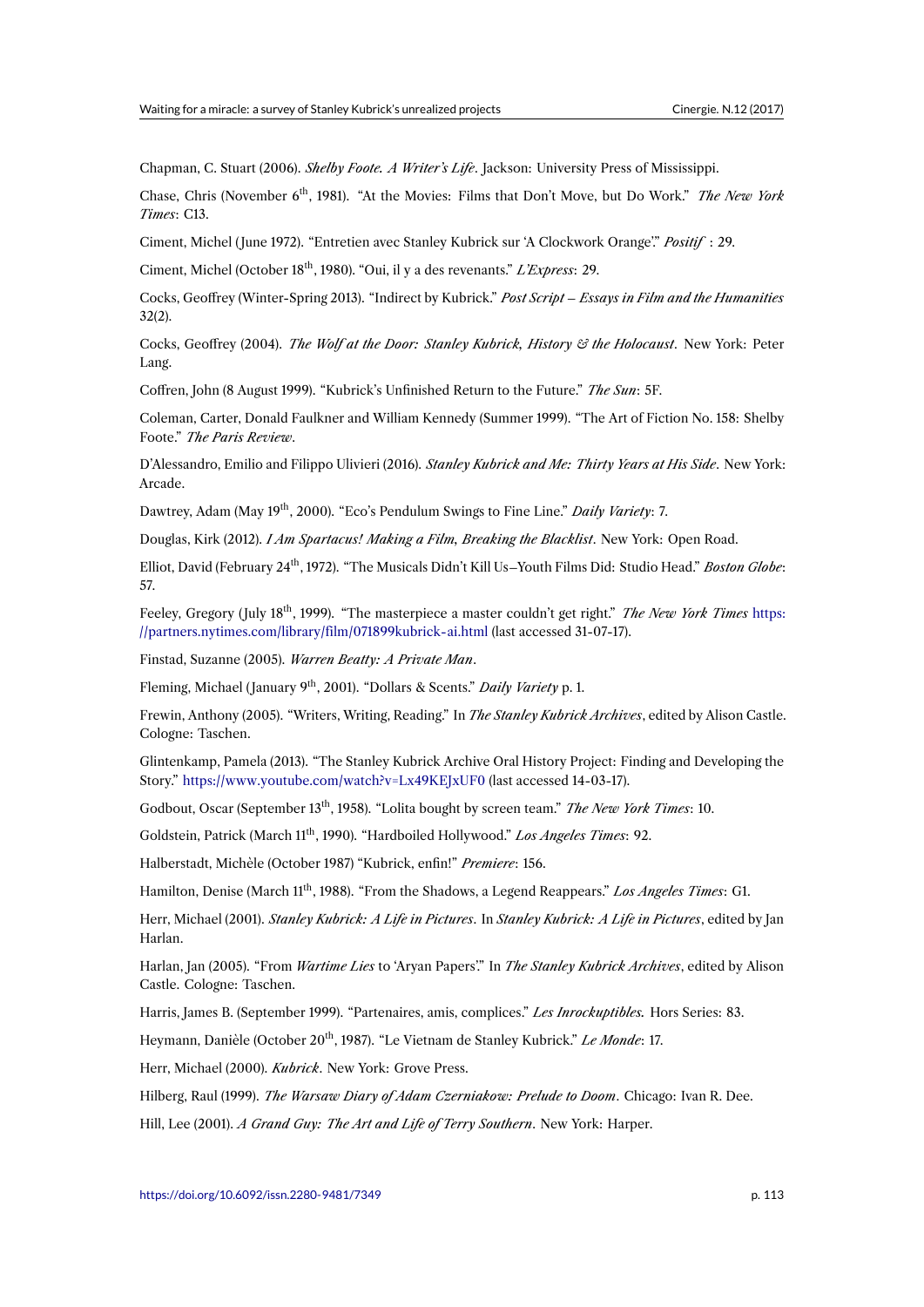Hill, Lee (1997). "Terry Southern: Ultra Hip." In *Backstory 3: Interviews with Screenwriters of the 60s*, edited by Pat McGilligan. Berkley: University of California Press.

Hopf, Florian (November 21st, 1987). "Kubrick ubers filmemachen." *Frankfurter Rundschau*.

Huges, James (March 25th, 2013). "Stanley Kubrick's Unmade Film About Jazz in the Third Reich." *The Atlantic*.

Hughes, James (September 2005). "Q&A: John Calley." *Stop Smiling* (22). Excerpts published online at http: //www.stopsmilingonline.com/story\_detail.php?id=402 (last accessed 13-03-17).

Jenny, Urs and Martin Wolf (August 30<sup>th</sup>, 1999). "Er war einfach schüchtern." *Der Spiegel*.

Johnson, Diane (April 24th, 1999). "Stanley Kubrick (1928-1999)." *The New York Review of Books* p. 28.

[Kibler Jr., James E. \(Fall 1971\). "Shelby Foote: A Bibliogr](http://www.stopsmilingonline.com/story_detail.php?id=402)aphy." *Mississippi Quarterly* 24(4): 457.

Klady, Leonard (February 14<sup>th</sup>, 1992). "Hollywood cinefile." *Screen International*.

Knickerbocker, Cholly (April 5<sup>th</sup>, 1962). "After 2 years." *New York Journal American*.

Krämer, Peter (December 2015). "Adaptation as Exploration: Stanley Kubrick, Literature, and *A.I. Artificial Intelligence.*" *Adaptation* 8(3): 372-82.

Krämer, Peter (July 20<sup>th</sup>, 2016). "Stanley Kubrick and the Internationalisation of Post-War Hollywood." New *Review of Film and Television Studies* 15(2): 250-69.

Krämer, Peter ( June 2017). "Stanley Kubrick: Known and Unknown." *Historical Journal of Film, Radio and Television* 37(3).

le Carré, John (2016). *The Pigeon Tunnel*. London: Penguin.

Leff, Leonard J. (1996). "Hollywood and The Holocaust: Remembering the Pawnbroker." *American Jewish History* (84): 361.

LoBrutto, Vincent (1997). *Stanley Kubrick: A Biography*. New York: Donald I. Fine.

Loewy, Ronny (2004). "That Was about Success, Wasn't It?" In *Kinematograph* (20): 226. Frankfurt am Main: Deutsche Filmmuseum*.*

Lyon, Peter (February 1964). "The Astonishing Stanley Kubrick." *Holiday* 35(2).

Lyons, Leonard (August 17th, 1967). "Lyons Den." *New York Post*.

Magel, Eva-Marie (2004). "The Best Movie (N)Ever Made." In *Kinematograph* (20): 164. Frankfurt am Main: Deutsche Filmmuseum*.*

Maitland, Sara (March 12<sup>th</sup>, 1999). "My Year with Stanley." *The Independent. Friday Review*: 10.

Maslin, Janet (November 24th, 1982). "\$500,000 'Schindler' Deal Near." *The New York Times*: C18.

McAleer, Neil (2013). *Sir Arthur C. Clarke: Odyssey of a Visionary*. New York: Rosetta Books.

McAvoy, Catriona (2015). "Diane Johnson." In *Studies in the Horror Film: Stanley Kubrick's The Shining*, edited by Danel Olson. Lakewood: Centipede Press.

McGregor, Craig ( January 30th, 1972). "Nice Boy from the Bronx?" *The New York Times* pp. D1, D13.

McWilliam, Candia (March 13th, 1999). "There Was an Atmosphere Nicely Poised between Seance and a Chess Game." *The Guardian*.

Moeller, Felix (2008). *Harlan: In the Shadow of Jud Süss*.

Moraz, Patricia (October 23rd, 1980). "Il faut courir le risque de subtilité." *Le Monde*: 20.

O'Dell, Denis (2002). *At the Apple's Core: The Beatles from the Inside*. London: Peter Owen.